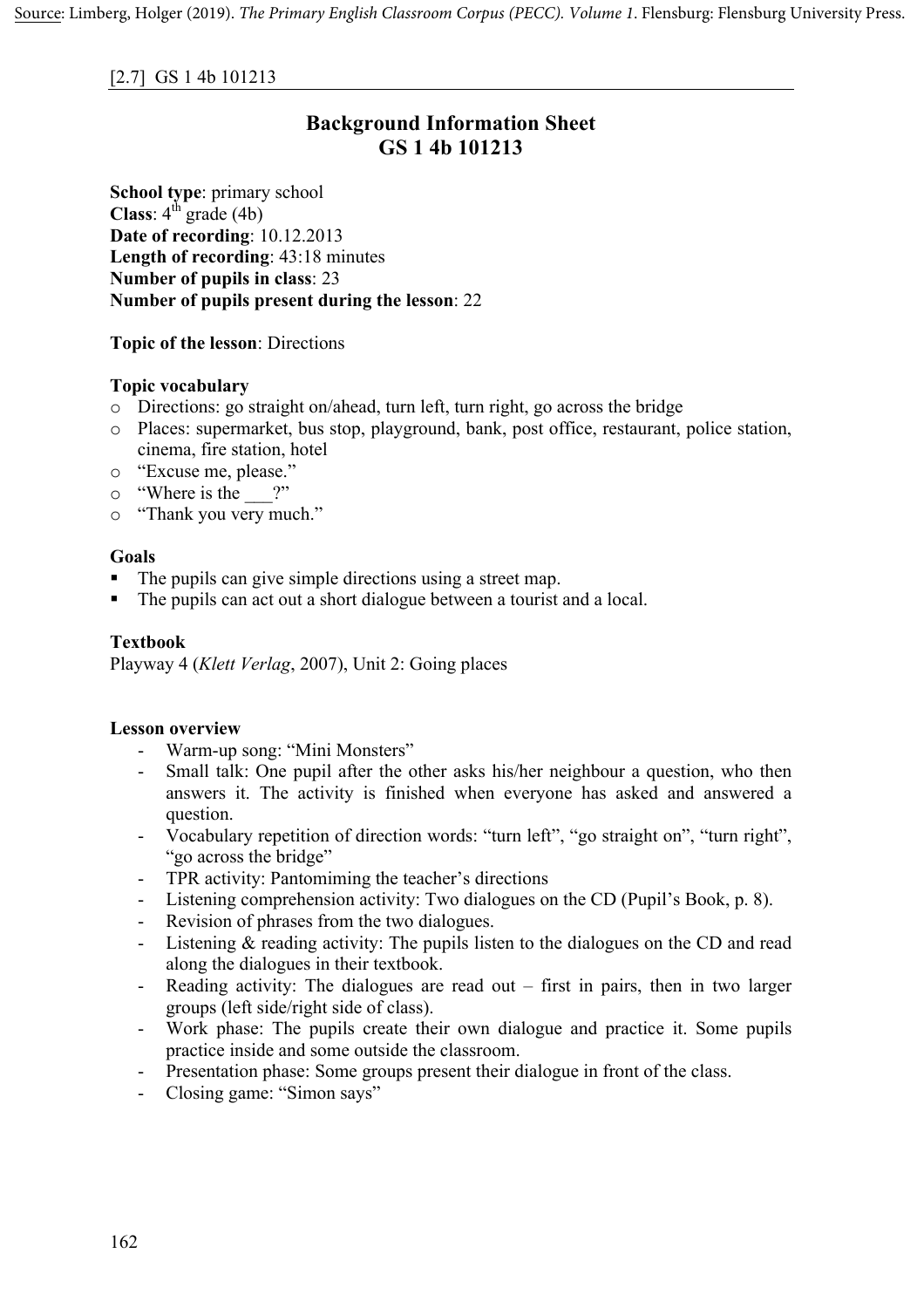#### **Interesting observations**

- Vocabulary revision
- Dialogue practice and performance
- Pronunciation practice: [v] in very; [ð] in that and the [z] in zoo
- Task instruction in German
- Language awareness: *Wo?* Where?, *Was?* What?, *Wer?* Who?, *Wie?* How?

#### **Use of media**

- CD with the song "Mini Monsters"
- Textbook dialogues (Playway 4, Pupil's Book, p. 8)
- Street map (Playway 4, Pupil's Book, p. 9)
- Flashcards with directions
- Blackboard

#### **Personal notes**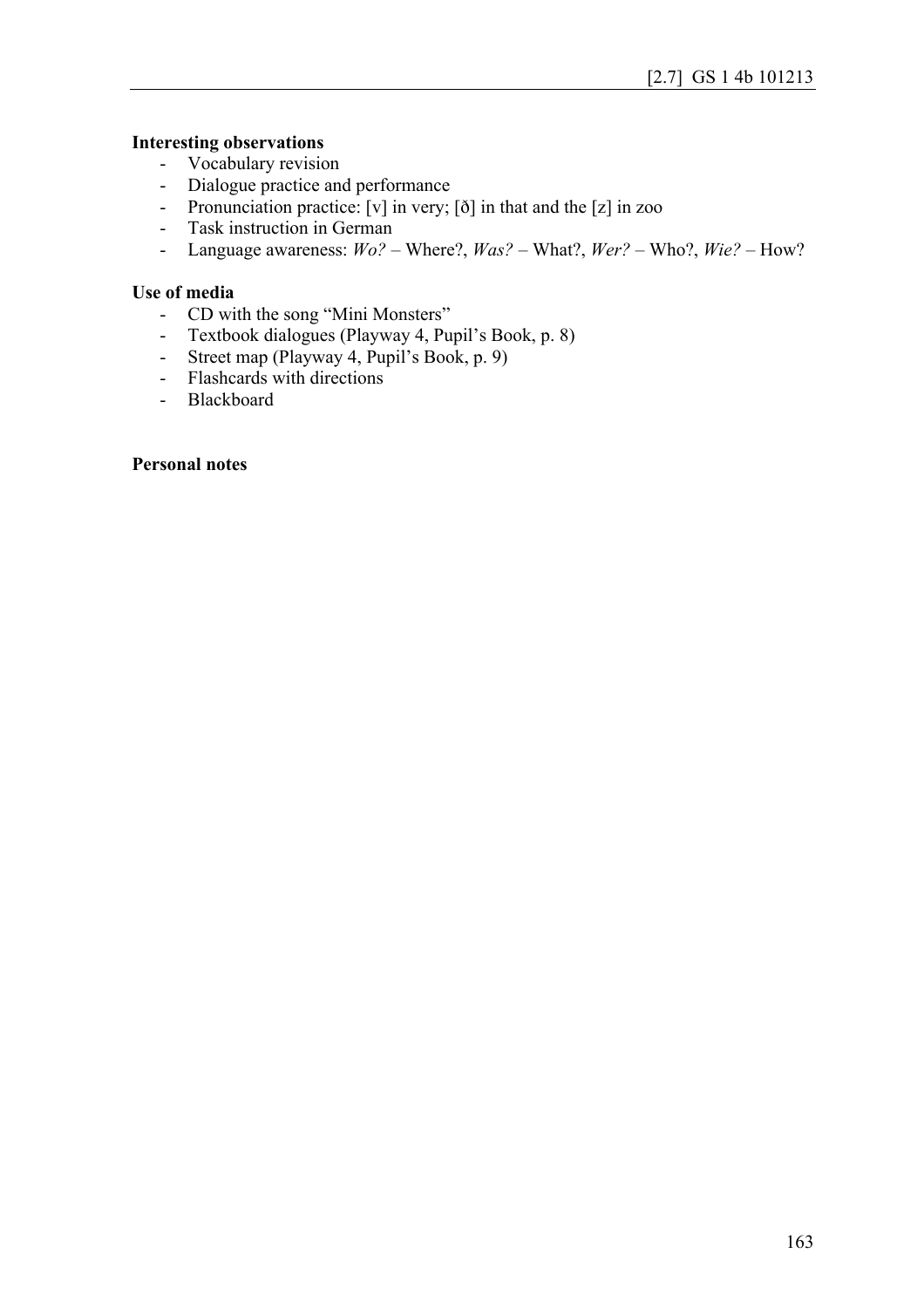| 001<br>002 | Class:    | [((pupils mumble and slowly get up<br>from their chairs))] |
|------------|-----------|------------------------------------------------------------|
| 003        | Teacher:  | $[$ ((prepares the CD player))]                            |
| 004        |           | ((turns on the CD player))                                 |
| 005        | Teacher & |                                                            |
| 006        | Class:    | ((sing and move to the song))                              |
| 007        |           | on monday morning mini monsters                            |
| 008        |           | are so very busy                                           |
| 009        |           | on monday morning mini monsters                            |
| 010        |           | are so very busy                                           |
| 011        |           | jumping up and jumping down                                |
| 012        |           | jumping up and jumping down                                |
| 013        |           | jumping up and jumping down.                               |
| 014        |           | jumping up and jumping down                                |
| 015        |           | jumping up and jumping down                                |
| 016        |           | jumping up and jumping down.                               |
| 017        | Teacher:  | tuesday                                                    |
| 018        | Teacher & |                                                            |
| 019        | Class:    | on tuesday morning mini monsters                           |
| 020        |           | are so very busy                                           |
| 021        |           | on tuesday morning mini monsters                           |
| 022        |           | are so very busy                                           |
| 023        |           | standing up and sitting down                               |
| 024        |           | standing up and sitting down                               |
| 025        |           | standing up and sitting down.                              |
| 026        |           | standing up and sitting down                               |
| 027        |           | standing up and sitting down                               |
| 028        |           | standing up and sitting down.                              |
| 029        | Teacher:  | next day is?                                               |
| 030        | Class:    | wednesday                                                  |
| 031        | Teacher & |                                                            |
| 032        | Class:    | on wednesday morning mini monsters                         |
| 033        |           | are so very busy                                           |
| 034        |           | on wednesday morning mini monsters                         |
| 035        |           | are so very busy                                           |
| 036        |           | turning left and turning right                             |
| 037        |           | turning left and turning right                             |
| 038        |           | turning left and turning right.                            |
| 039        |           | turning left and turning right                             |
| 040        |           | turning left and turning right                             |
| 041        |           | turning left and turning right.                            |
| 042        | Teacher:  | next day is?                                               |
| 043        |           | Pupil x: [thursday]                                        |
| 044        |           | Teacher: [thursday]                                        |
| 045        | Teacher & |                                                            |
| 046        | Class:    | on thursday morning mini monsters                          |
| 047        |           | are so very busy                                           |
| 048        |           | on thursday morning mini monsters                          |
| 049        |           | are so very busy                                           |
| 050        |           | hopping left and hopping right                             |
| 051        |           | hopping left and hopping right                             |
|            |           |                                                            |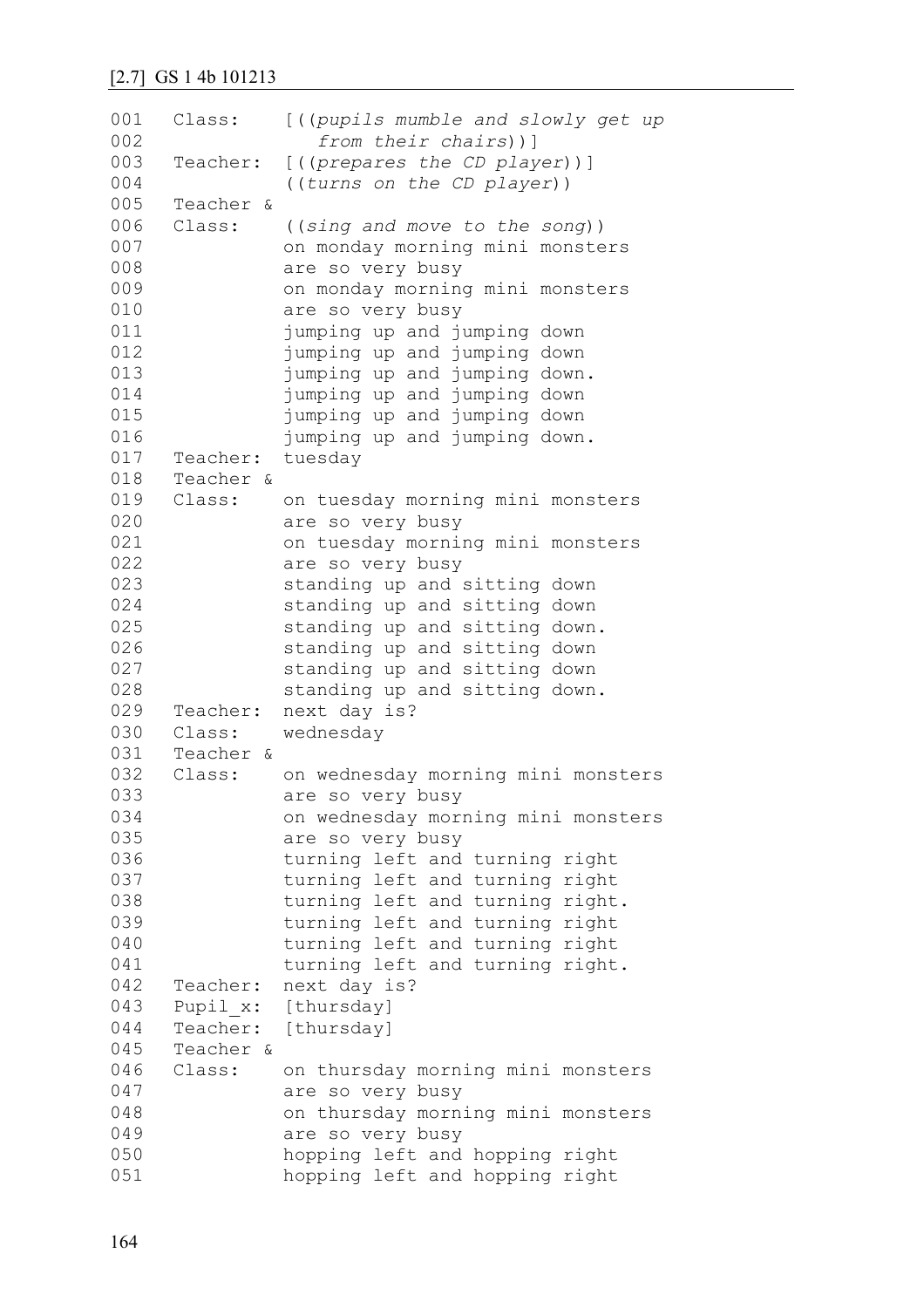| 052        |           | hopping left and hopping right.        |
|------------|-----------|----------------------------------------|
| 053        |           | hopping left and hopping right         |
| 054        |           | hopping left and hopping right         |
| 055        |           | hopping left and hopping right.        |
| 056        |           | on friday morning mini monsters        |
| 057        |           | are so very busy                       |
| 058        |           | on friday morning mini monsters        |
| 059        |           | are so very busy                       |
| 060        |           | drumming here and drumming there       |
| 061        |           | drumming here and drumming there       |
| 062        |           | drumming here and drumming there.      |
| 063        |           | drumming here and drumming there       |
| 064        |           | drumming here and drumming there       |
| 065        |           | drumming here and drumming there.      |
| 066        | Teacher:  | < <p> saturday&gt;</p>                 |
| 067        | Teacher & |                                        |
| 068        | Class:    | on saturday morning mini monsters      |
| 069        |           | are so very busy                       |
| 070        |           | on saturday morning mini monsters      |
| 071        |           | are so very busy                       |
| 072        |           | singing low and singing high           |
| 073        |           | singing low and singing high           |
| 074        |           | singing low and singing high.          |
| 075        |           | singing low and singing high           |
| 076        |           |                                        |
| 077        |           | singing low and singing high           |
|            |           | singing low and singing high.          |
| 078        |           | on sunday morning mini monsters        |
| 079<br>080 |           | are so very busy                       |
|            |           | on sunday morning mini monsters        |
| 081        |           | are so very busy.                      |
| 082        | Teacher & |                                        |
| 083        | Class:    | ((make sounds as if they are really    |
| 084        |           | $timed)$ )                             |
| 085        |           | Teacher: [((turns off the CD player))] |
| 086        | Class:    | [((pupils sit down))]                  |
| 087        | Teacher:  | ehm jonas                              |
| 088        |           | what's the problem?                    |
| 089        |           | switch off                             |
| 090        |           | jonas                                  |
| 091        |           | was ist los?                           |
| 092        |           | ((talks to Jonas who bends over his    |
| 093        |           | table with his head resting on his     |
| 094        |           | $arms)$ )                              |
| 095        | Jonas:    | mir ist schlecht                       |
| 096        | Teacher:  | ehm jonas                              |
| 097        |           | dann müssen wir zuhause anrufen        |
| 098        |           | und müssen dich abholen lassen         |
| 099        |           | ja?                                    |
| 100        |           | fühlst du dich krank?                  |
| 101        |           | okay                                   |
| 102        |           | then we start our small talk           |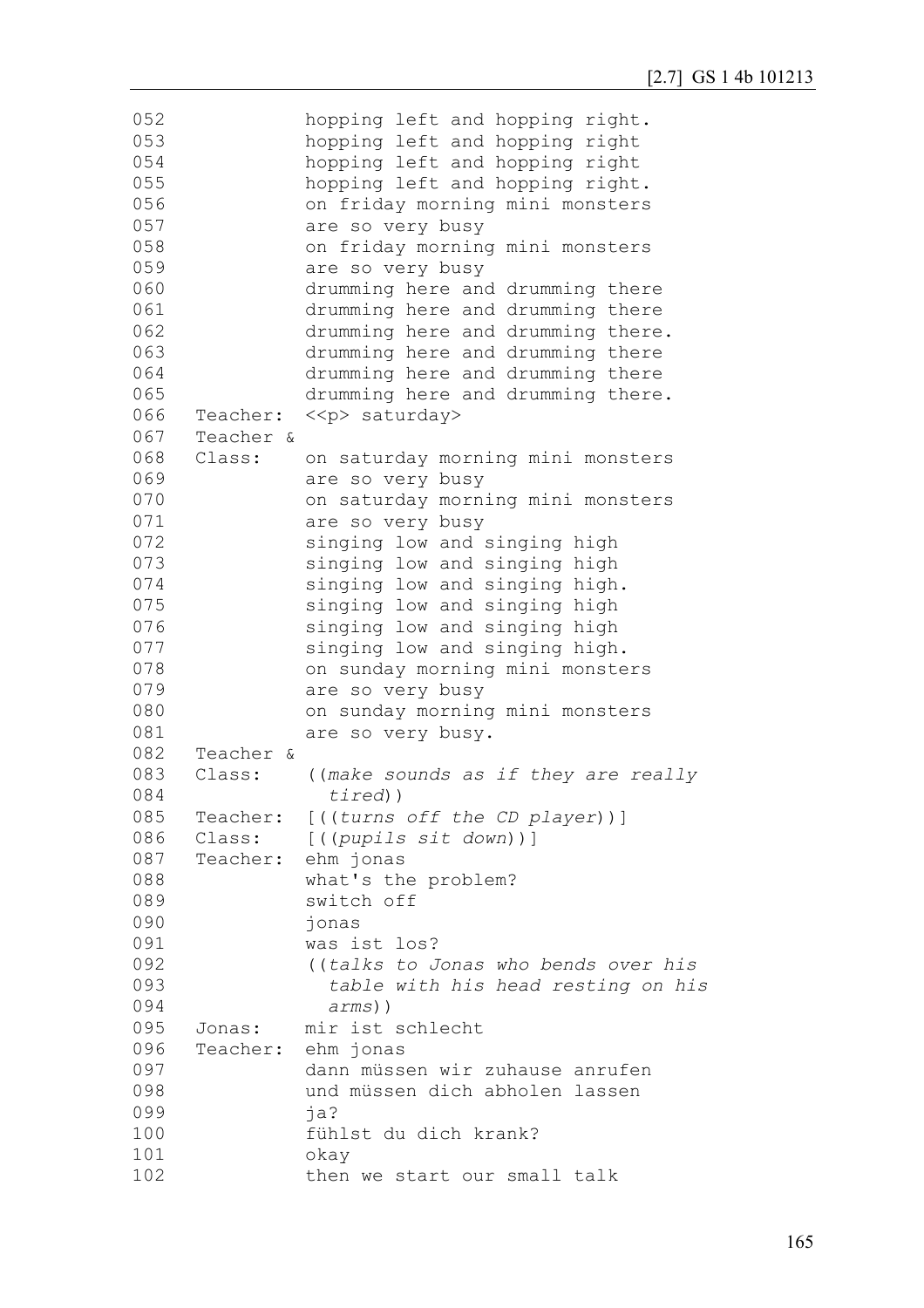```
103
104
105
106
107
108
109
110
111
112
113
114
115
116
117
118
119
120
121
122
123
124
125
126
127
128
129
130
131
132
133
134
135
136
137
138
139
140
141
142
143
144
145
146
147
148
149
150
151
152
153
               and and i'll go (--) upstairs to phone
               okay?
               who can start please?
               ehm mila
               ((Mila starts with the small talk;
                  one after the other the pupils ask their 
                  left-hand neighbour a question))
     Mila: can i have ehm (---) chair?
     Maria: ((stands up))
               here you are
                ((sits on her desk))
               can i have a chair?
     Leon: yes
               can i have a book?
     Valentine:here you are 
     Leon: danke
                ((pupils laugh))
     Valentine: can i have (-) your chair?
     Amelie: yes 
               can i have your chair?
     Linda: no 
               ehm how are you?
     Sophie: i'm fine 
               thank you 
               ehm what's the time?
     Mats: äh quarter to äh seven?
               ((pupils laugh))
     Sophie: what's your favourite food?
     Mats: my favourite food is pizza 
               what's your name?
     Mia: my name is mia
               what's your favourite (-) drink?
     Melvin: my favourite drink is (x) 
               can i have your chair?
     Nelly: yes 
               can i have your chair?
     Matt: no
               (how are you)?
     Nora: i'm fine
               thank you
                ((pupils mumble; there is some noise 
                  in the classroom due to the moving
                  of chairs))
                ((the teacher returns to the classroom))
     Nora: (xxx)
                (14.0)
     Tim: i don't know
               (3.0)
     Teacher: okay tim
               go on please
     Tim: ehm can i have your chair?
```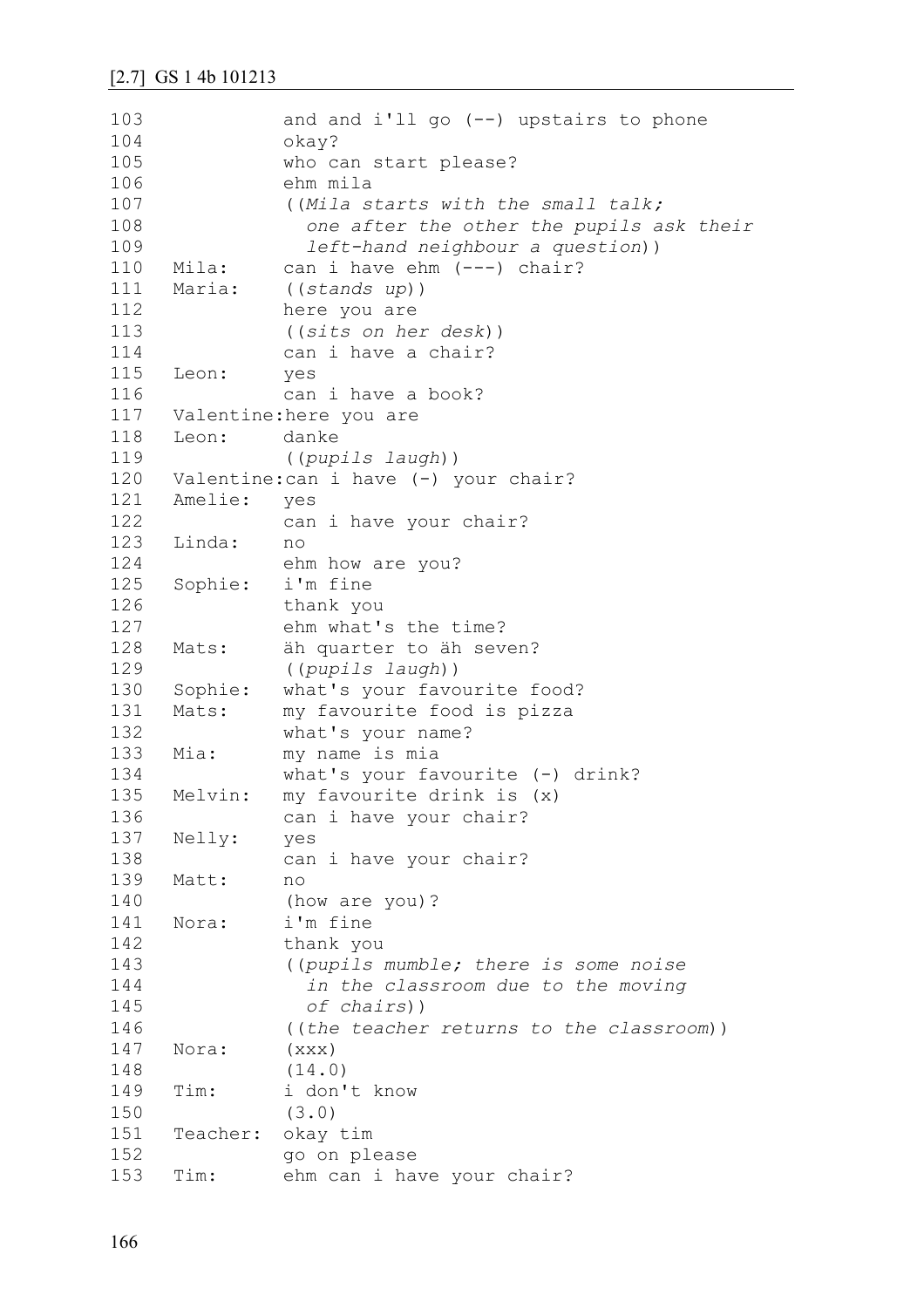```
154
155
156
157
158
159
160
161
162
163
164
165
166
167
168
169
170
171
172
173
174
175
176
177
178
179
180
181
182
183
184
185
186
187
188
189
190
191
192
193
194
195
196
197
198
199
200
201
202
203
204
     Emma: no sorry
                ((pupils mumble))
               ehm (---) how are you?
     Chris: i'm fine 
               what's the weather like today on monday?
     Teacher: no 
               what's the weather like today?
     Chris: achso 
               what's the weather like today?
     Teacher: << p> mhm>
     Marvin: it's (--) eh (--) cloudy
               can i have a window?
     Toni: no sorry 
               can i have your chair?
     Carl: here your are 
     Teacher: okay leave it there please 
               carl? 
               leave it there 
     Carl: can i have a pencil?
     Max: no 
               can i have the pencil case?
     Vince: no sorry 
               can i- can you open the window please?
     Mila: no sorry 
     Teacher: okay 
               what's this?
                ((shows a picture card to the class))
     Pupil x: << p> straße>
     Teacher: yes it's a street 
               but 
                ((points at the directional arrow
                  on the picture card))
               ehm maria
     Maria: left?
     Teacher: yes 
               good 
               linda?
     Linda: turn left?
     Teacher: turn left 
     Class: turn left 
     Teacher: turn left 
     Class: turn left 
     Teacher: << h> turn left>
     Class: << h> turn left>
     Teacher: <<t> turn left>
     Class: <<t> turn left>
     Teacher: ((pins the picture card to the board;
                  takes another picture card;
                  shows the picture card to the class,
                  but covers the phrase on it))
               carl?
```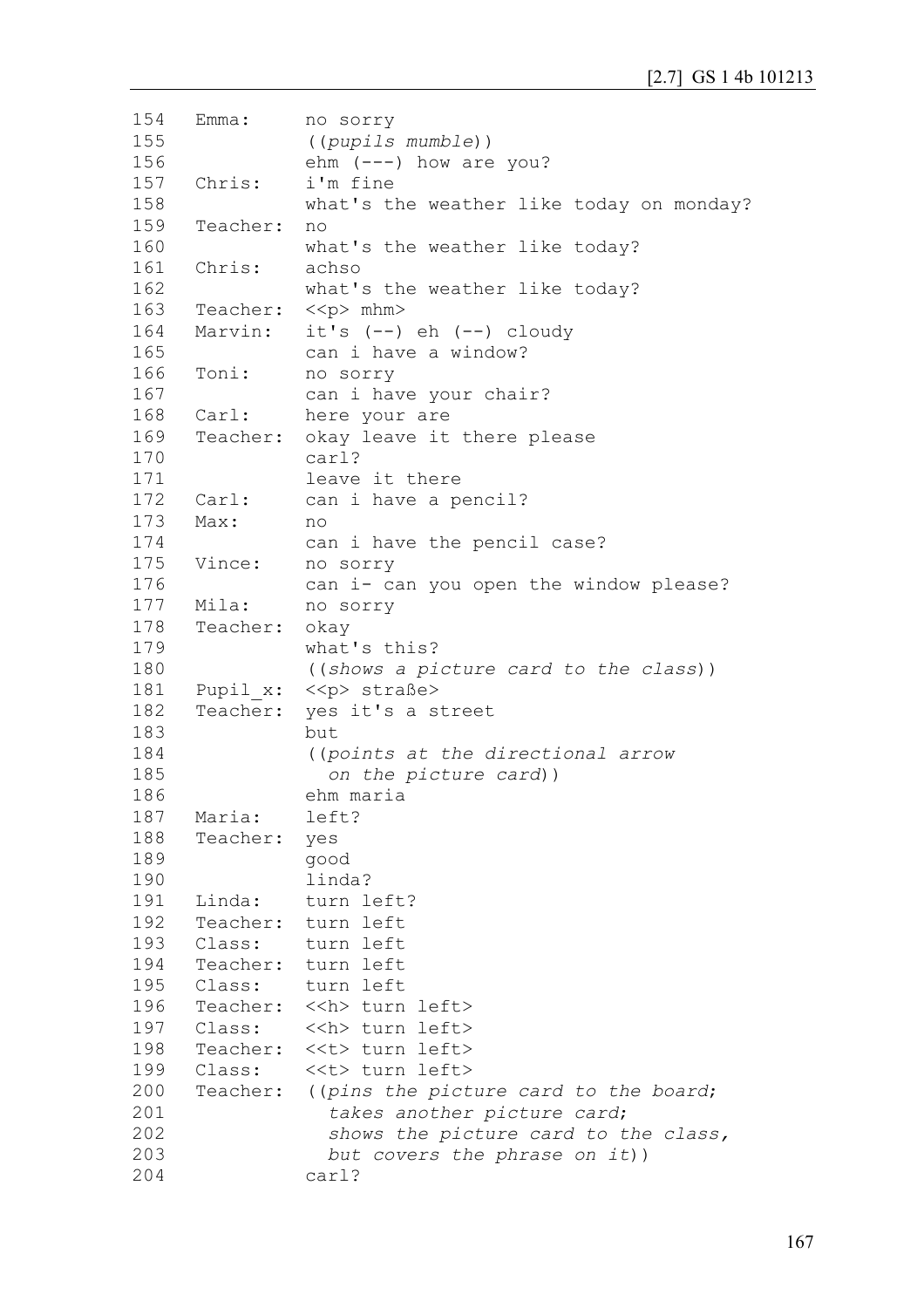```
205
206
207
208
209
210
211
212
213
214
215
216
217
218
219
220
221
222
223
224
225
226
227
228
229
230
231
232
233
234
235
236
237
238
239
240
241
242
243
244
245
246
247
248
249
250
251
252
253
254
255
     Carl: geradeaus 
     Teacher: yes 
               but in english please 
               ehm vince
     Vince: go on straight?
     Teacher: yes 
               that's very close 
               ehm
     Chris: go straight on?
     Teacher: go straight on 
     Class: go straight on 
     Teacher: <<t> go straight on>
     Class: <<t> go straight on> 
     Teacher: << h> go (-) straight on>
     Class: << h> go (-) straight on>
     Teacher: ((pins the picture card to the board))
                ((points at the picture cards on the board 
                   and repeats the directions))
               turn left 
     Class: turn left 
     Teacher: go straight on 
     Class: go straight on 
     Teacher: ((takes another picture card))
               ((shows it to the class))
               tim?
     Tim: turn (right on)?
     Teacher: yes
               that was very close 
     Melvin: ah ich weiß 
               turn right 
     Teacher: turn right 
     Class: turn right 
     Teacher: <<f> turn right>
     Class: <<f> turn right>
     Teacher: << p> turn right>
     Class: <<p> turn right> 
     Teacher: ((points at the picture cards on the board 
                   while repeating the directions))
               turn left 
     Class: turn left 
     Teacher: go straight on 
     Class: go straight on 
     Teacher: ((pins the last picture card to the 
                  board with the directions))
                turn right 
     Class: turn right 
     Teacher: ((takes another picture card))
                ((shows it to the class))
               emma?
     Emma: qo across a bridge
     Teacher: go across the bridge
```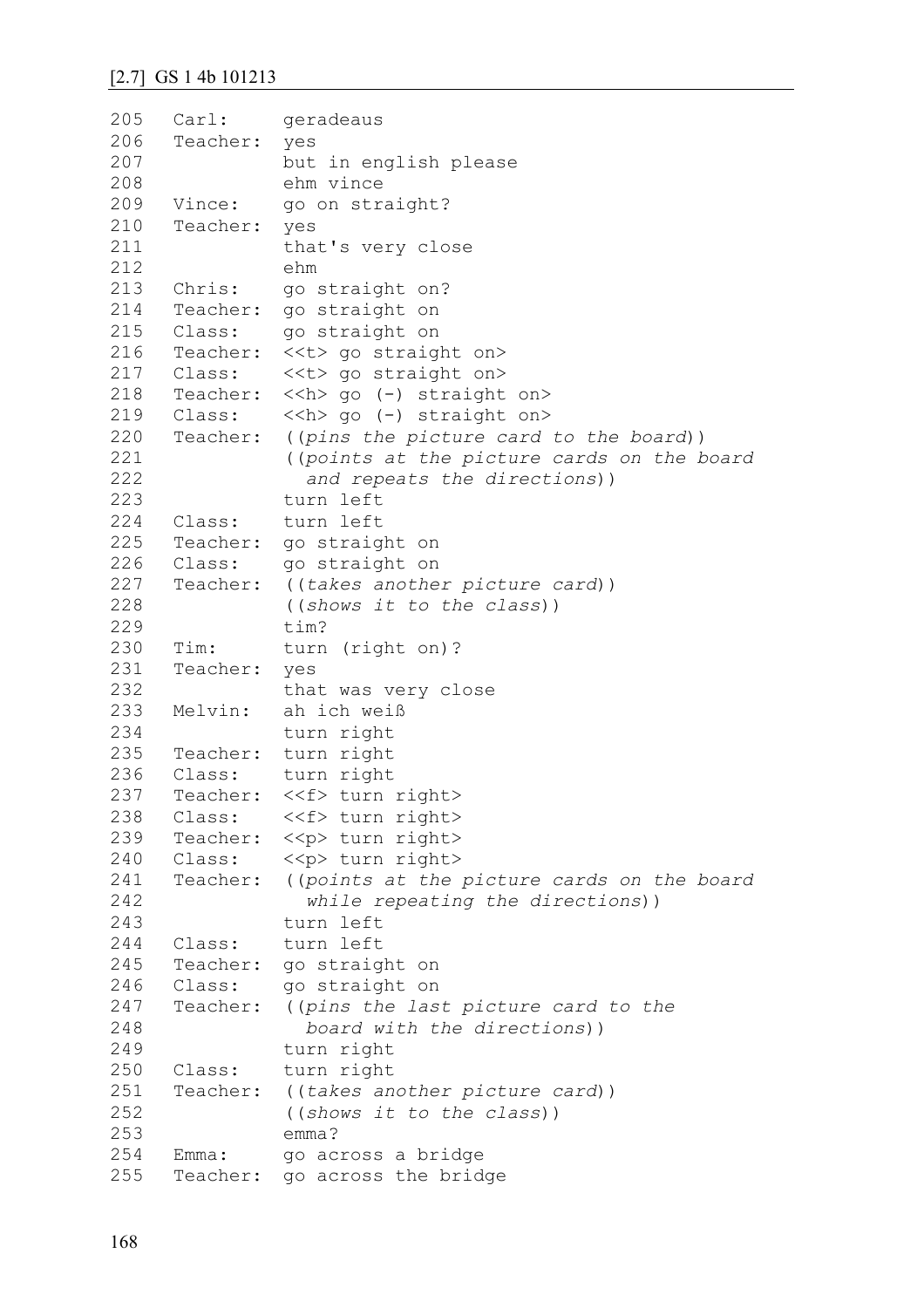```
256
257
258
259
260
261
262
263
264
265
266
267
268
269
270
271
272
273
274
275
276
277
278
279
280
281
282
283
284
285
286
287
288
289
290
291
292
293
294
295
296
297
298
299
300
301
302
303
304
305
306
     Class: go across the bridge 
     Teacher: the bridge 
     Class: the bridge 
     Teacher: go across the bridge 
     Class: go across the bridge 
     Teacher: ((pins the picture card to the board))
                ((points at the picture cards on the board 
                   while repeating the directions))
               turn left 
     Class: turn left 
     Teacher: go straight on 
     Class: go straight on 
     Teacher: turn right 
     Class: turn right 
     Teacher: go across the bridge 
     Class: go across the bridge 
     Teacher: okay 
                look 
               turn left 
                ((turns left))
     Class: turn left 
     Teacher: go straight on 
                ((imitates going straight on))
     Class: go straight on 
     Teacher: turn right 
                ((turns right))
     Class: turn right 
     Teacher: go across the bridge 
               ((imitates going across a bridge))
     Class: go across the bridge 
     Teacher: please stand up 
     Class: [((pupils mumble and stand up))]
     Teacher: [scht]
                ((9:40-9:46))
               okay 
               tu:rn right 
     Class: ((pupils turn right))
     Teacher: tu:rn right 
     Class: ((pupils turn right again))
     Teacher: turn right 
     Class: ((pupils turn right again))
     Teacher: go straight on 
     Class: ((pupils imitate going straight on))
     Teacher: stop 
               turn right 
     Class: ((pupils stop and turn right))
     Teacher: go across the bridge 
     Class: ((pupils imitate going across a bridge))
     Teacher: sh:
               ehm emma?
               pantomime please
```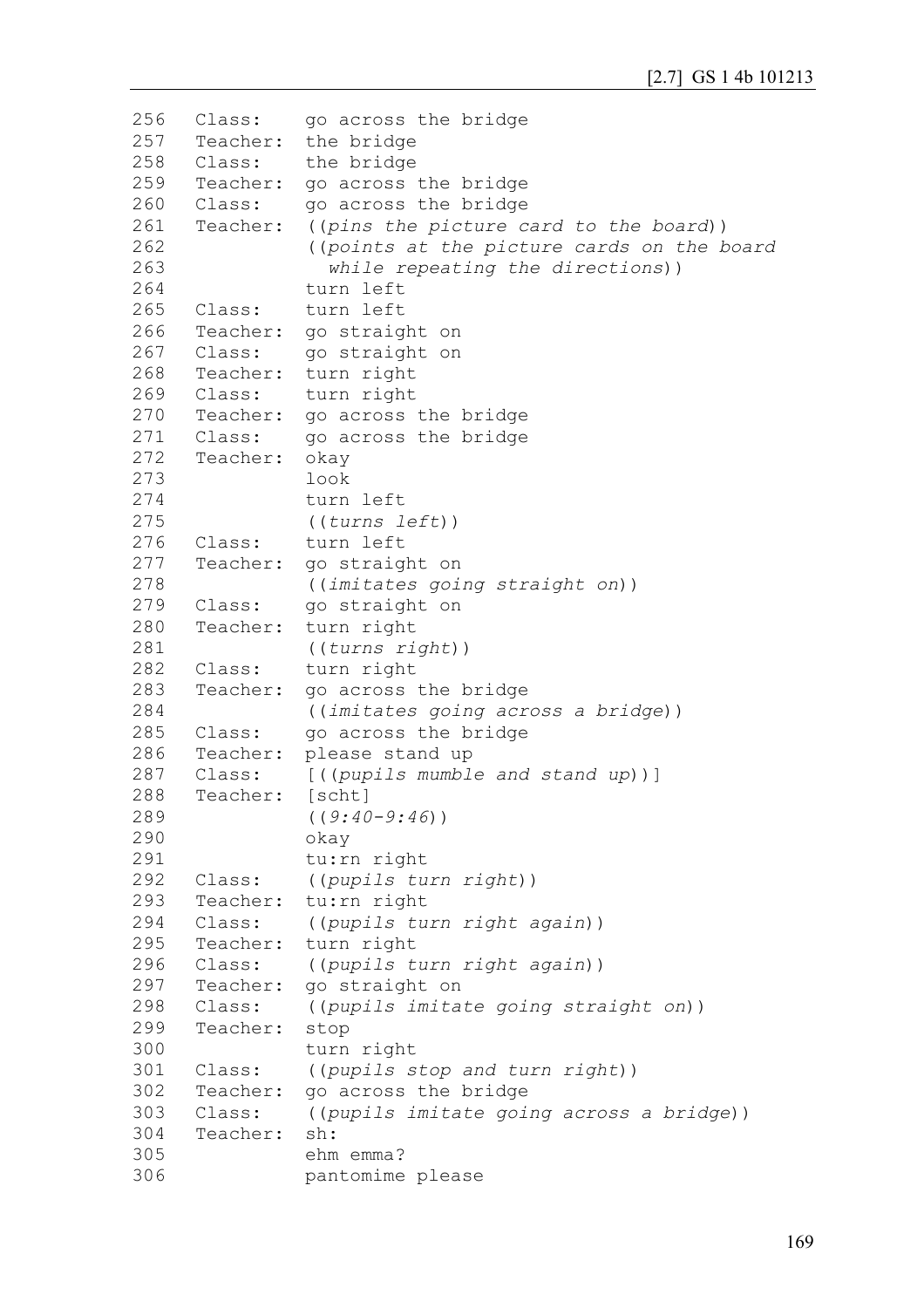| 307 |              | no sound                                     |
|-----|--------------|----------------------------------------------|
| 308 |              | eh go straight on                            |
| 309 | Class:       | ((pupils go straight on))                    |
| 310 |              | Teacher: tu::rn left                         |
| 311 | Class:       | ((pupils turn left))                         |
| 312 |              | Teacher: tu: rn left                         |
| 313 | Class:       | ((pupils turn left again))                   |
| 314 | Teacher:     | tu: rn right                                 |
| 315 | Class:       | ((pupils turn right))                        |
|     | 316 Teacher: | go straight on                               |
|     | 317 Class:   | ((pupils imitate going straight on))         |
| 318 | Teacher:     | stop                                         |
| 319 |              | go across the bridge                         |
| 320 | Class:       | ((pupils stop and imitate going)             |
| 321 |              | across a bridge))                            |
| 322 | Teacher:     | psch                                         |
| 323 |              | ehm matt                                     |
| 324 |              | can you please stay there?                   |
| 325 |              | ((talks to a pupil who climbed on his        |
| 326 |              | $table)$ )                                   |
| 327 |              | thank you                                    |
| 328 |              | ehm turn left                                |
| 329 | Class:       | ((pupils turn left))                         |
| 330 | Teacher:     | turn left                                    |
|     | 331 Class:   | ((pupils turn left again))                   |
| 332 | Teacher:     | go straight on                               |
| 333 | Class:       | ((pupils go straight on))                    |
| 334 | Teacher:     | turn right                                   |
| 335 | Class:       | ((pupils turn right))                        |
| 336 | Teacher:     | sit down please                              |
| 337 | Class:       | ((pupils mumble and sit down))               |
| 338 |              | $((11:00-11:25))$                            |
| 339 | Teacher:     | jonas                                        |
| 340 |              | you can sit on-                              |
| 341 |              | on the armchair if you want                  |
| 342 |              | okay?                                        |
| 343 |              | ((talks to Jonas who feels sick))            |
| 344 |              | lay a little bit back                        |
| 345 | Jonas:       | ((gets up to sit on the armchair))           |
| 346 | Teacher:     | okay                                         |
| 347 |              | we listen to two dialogues                   |
| 348 |              | okay?                                        |
| 349 |              | and for that you can open your pupil's       |
| 350 |              | book                                         |
| 351 |              | please                                       |
| 352 |              | on page (4.0) eight                          |
| 353 | Class:       | [((pupils mumble and open their books))]     |
| 354 | Teacher:     |                                              |
| 355 | CD:          | [((turns on the CD player))]<br>pupil's book |
| 356 |              | unit two                                     |
| 357 |              | five                                         |
|     |              |                                              |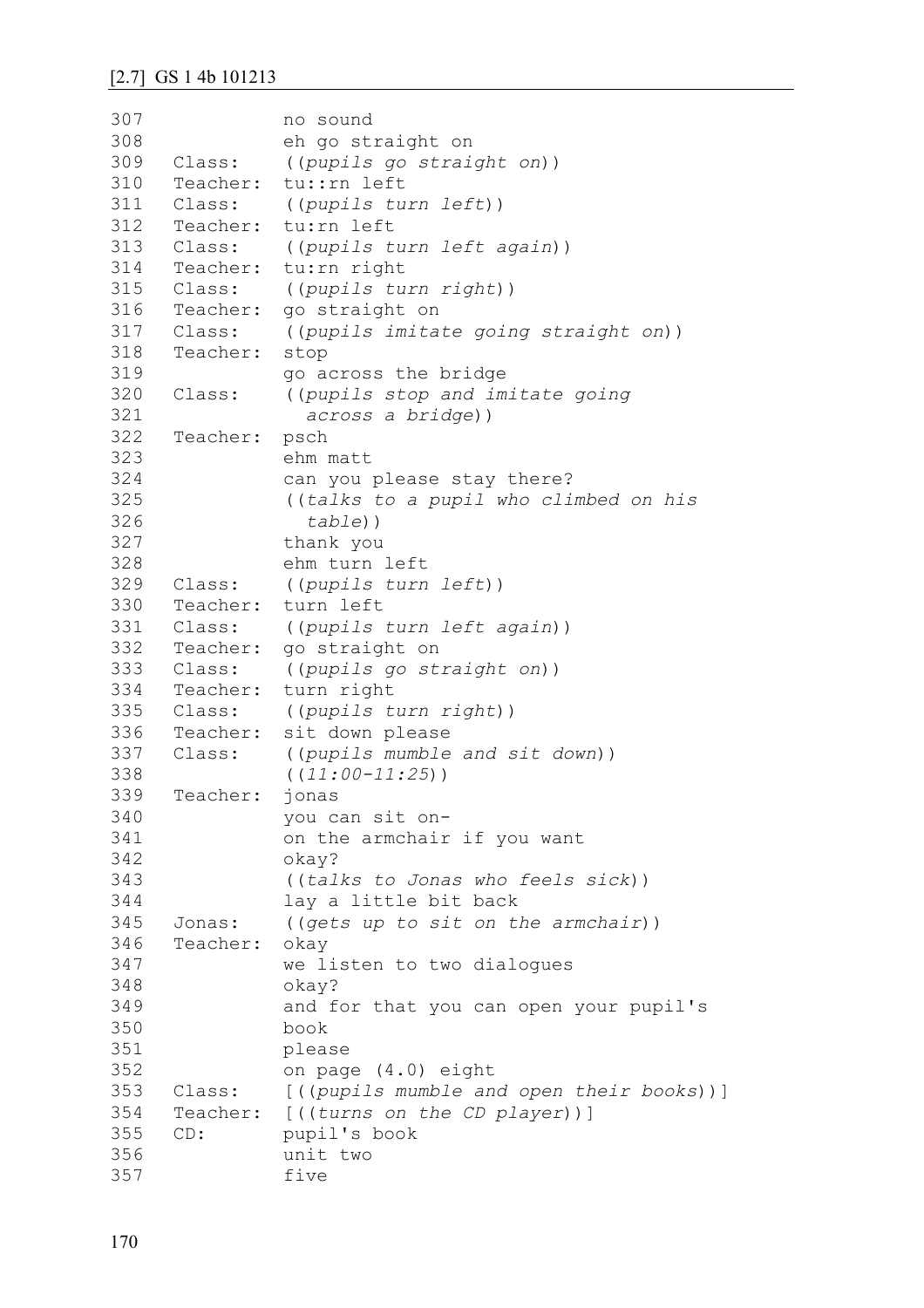| 358        |          | dialogue one                                                 |
|------------|----------|--------------------------------------------------------------|
| 359        |          | excuse me please                                             |
| 360        |          | where's the cinema?                                          |
| 361        |          | it's in market street                                        |
| 362        |          | where's that?                                                |
| 363        |          | go straight on                                               |
| 364        |          | then turn right at the park                                  |
| 365        |          | thank you                                                    |
| 366        |          | dialoque two                                                 |
| 367        |          | excuse me                                                    |
| 368        |          | where's the supermarket?                                     |
| 369        |          | eh okay                                                      |
| 370        |          | turn left here                                               |
| 371        |          | then go across the bridge                                    |
| 372        |          | you can see the supermarket                                  |
| 373        |          |                                                              |
|            |          | from the bridge                                              |
| 374        |          | thank you very much                                          |
| 375        |          | that's okay                                                  |
| 376        | Teacher: | okay                                                         |
| 377        |          | one more time                                                |
| 378        |          | ((presses repeat))                                           |
| 379        | CD:      | pupil's book                                                 |
| 380        |          | unit two                                                     |
| 381        |          | five                                                         |
| 382        |          | dialoque one                                                 |
| 383        |          | excuse me please                                             |
| 384        |          | where's the cinema?                                          |
| 385        |          | it's in market street                                        |
| 386        |          | where's that?                                                |
| 387        |          | go straight on                                               |
| 388        |          | then turn right at the park                                  |
| 389        |          | thank you                                                    |
| 390        |          | dialoque two                                                 |
| 391        |          | excuse me                                                    |
| 392        |          | where's the supermarket?                                     |
| 393        |          | eh okay                                                      |
| 394        |          | turn left here                                               |
| 395        |          |                                                              |
| 396        |          |                                                              |
|            |          | then go across the bridge                                    |
|            |          | you can see the supermarket                                  |
| 397        |          | from the bridge                                              |
| 398        |          | thank you very much                                          |
| 399        |          | that's okay                                                  |
| 400        | Teacher: | ((turns off the CD player))                                  |
| 401        |          | okay                                                         |
| 402        |          | now all together                                             |
| 403        |          | ((reads))                                                    |
| 404        |          | excuse me please                                             |
| 405        | Class:   | excuse me please                                             |
| 406        | Teacher: | where's the cinema?                                          |
| 407<br>408 |          | Class: where's the cinema?<br>Teacher: it's in market street |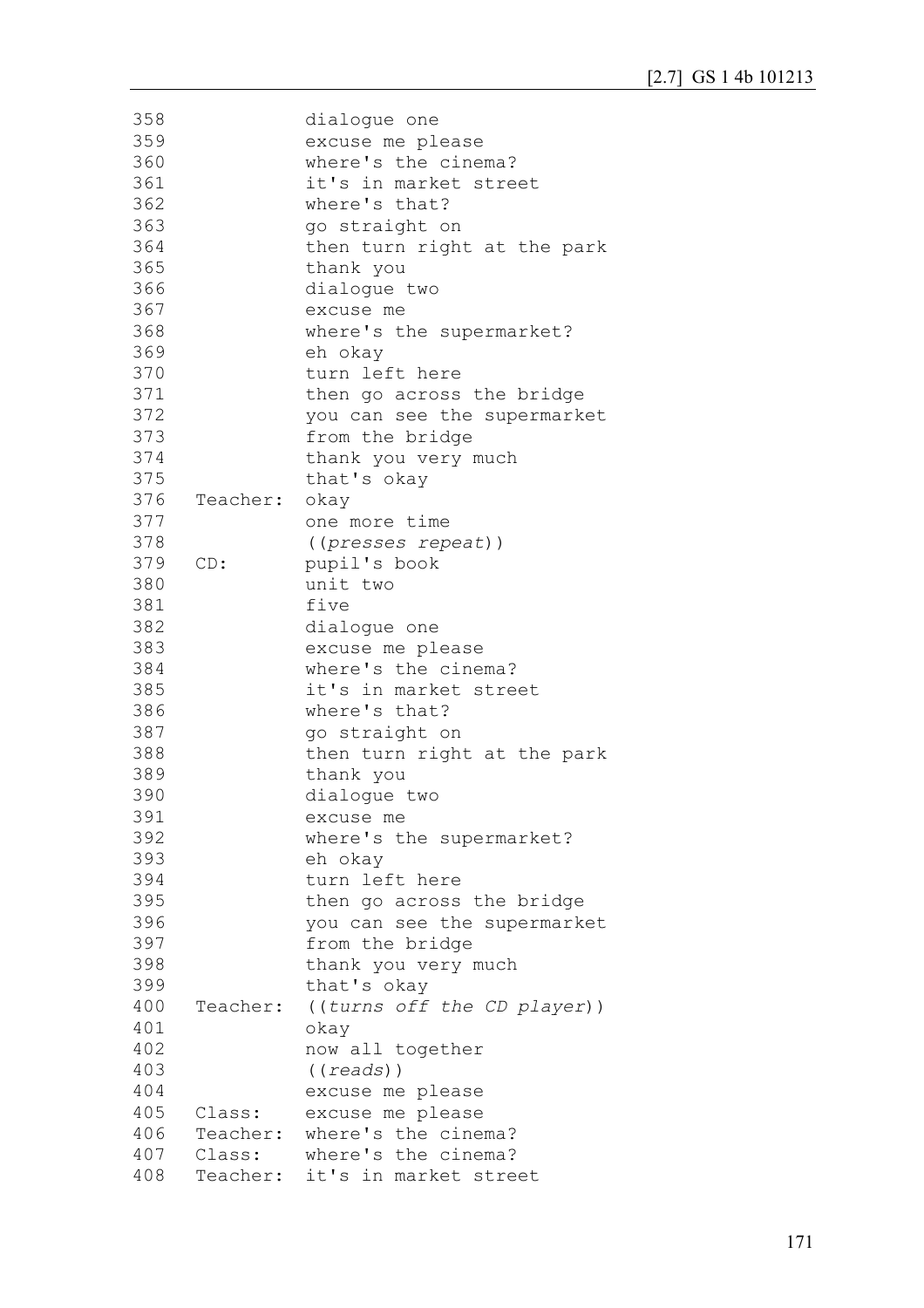```
409
410
411
412
413
414
415
416
417
418
419
420
421
422
423
424
425
426
427
428
429
430
431
432
433
434
435
436
437
438
439
440
441
442
443
444
445
446
447
448
449
450
451
452
453
454
455
456
457
458
459
     Class: it's in market street 
     Teacher: where is that?
     Class: where is that?
     Teacher: go straight on
     Class: go straight on
     Teacher: then turn right at the park 
     Class: then turn right at the park 
     Teacher: [then turn right]
               [((points at her mouth to direct the
                   pupils' attention to the 'th'))]
     Class: then turn right
     Teacher: at [the park]
                   [((points at her mouth to direct the 
                     pupils' attention to the 'th'))]
     Class: at the park 
     Teacher: thank you 
     Class: thank you 
     Teacher: excuse me please 
     Class: [excuse]
     Teacher: [oh no] 
               sorry 
               excuse me 
     Class: excuse me 
     Teacher: where is the supermarket?
     Class: where is the supermarket?
     Teacher: okay turn left here
     Class: okay turn left here
     Teacher: then go across the bridge 
     Class: then go across the bridge 
     Teacher: you can see the supermarket
     Class: you can see the supermarket
     Teacher: from the bridge 
     Class: from the bridge 
     Teacher: thank you very much 
     Class: thank you very much 
     Teacher: that's okay 
     Class: that's okay 
     Teacher: okay 
               <<len> what is a cinema?>
     Class: ((pupils mumble))
     Teacher: [what is a cinema?]
               [((writes 'cinema' on the board))]
               mia?
     Mia: ehm kino 
     Teacher: very good 
               all together 
               cinema 
     Class: cinema 
     Teacher: cinema 
     Class: cinema 
     Teacher: and next question is
```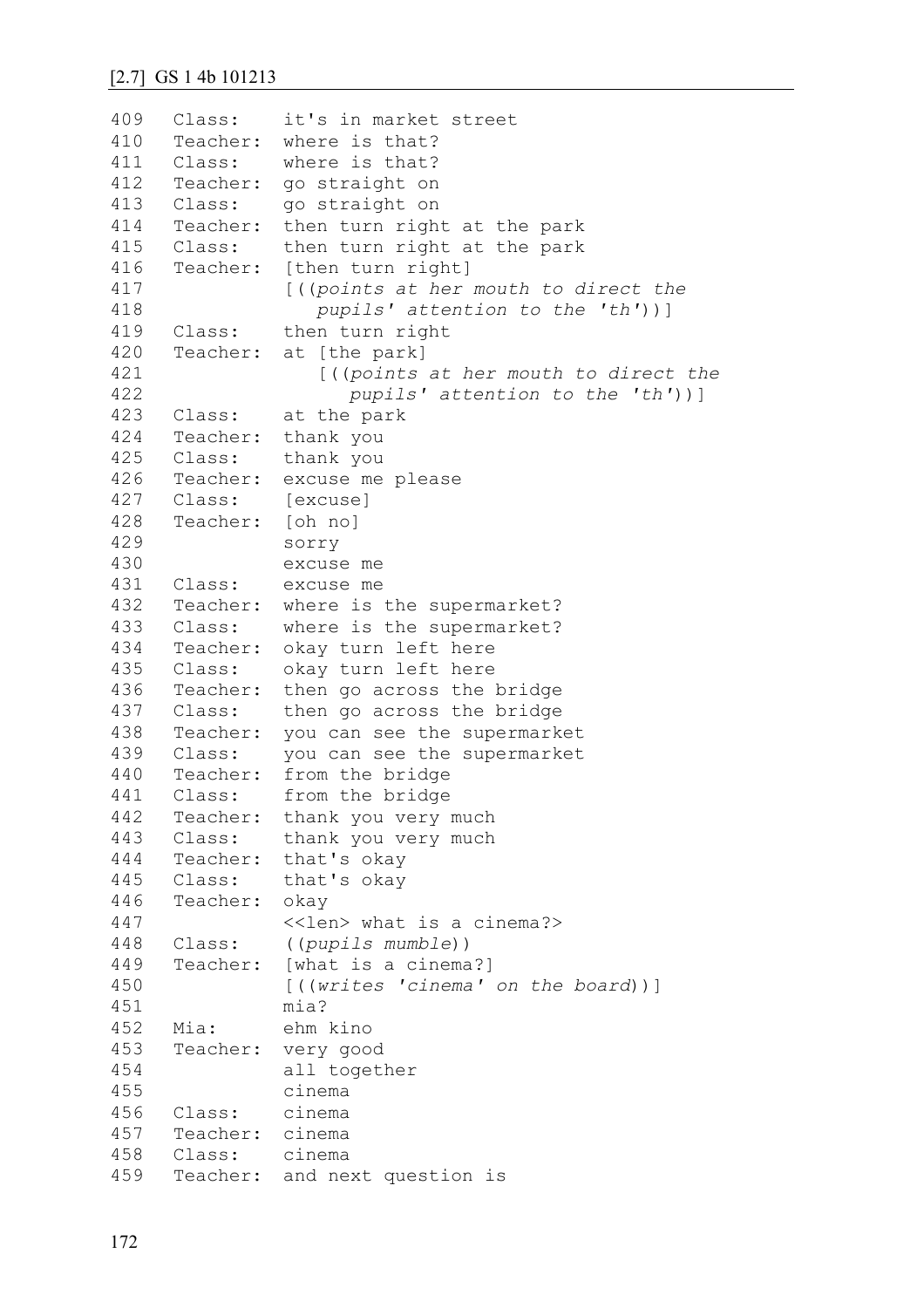```
460
461
462
463
464
465
466
467
468
469
470
471
472
473
474
475
476
477
478
479
480
481
482
483
484
485
486
487
488
489
490
491
492
493
494
495
496
497
498
499
500
501
502
503
504
505
506
507
508
509
510
                what is a supermarket?
     Class: ((pupils mumble))
     Teacher: that's quite easy 
                toni
     Toni: supermarkt 
     Teacher: yes 
                okay 
                all together 
                cinema 
     Class: cinema 
     Teacher: supermarket 
     Class: supermarket 
     Teacher: okay 
                now we try to listen to the cd 
                and we tr- try to speak 
                with the man on the cd 
                okay?
                i turn the cd on and you can speak 
                excuse me please 
                ((says the first phrase of the dialogue))
                okay? 
                ((turns on the CD player))
     CD: pupil's book 
                unit two 
                five 
                dialogue one 
     CD, Teacher &
     Class: excuse me please 
                where's the cinema?
                it's in market street 
                where's that?
                go straight on 
                then turn right at the park 
                thank you 
     CD: dialogue two 
     CD, Teacher & 
     Class: excuse me 
                where's the supermarket?
                eh okay 
                turn left here 
                then go across the bridge 
                can see the supermarket from the bridge 
                thank you very much 
                that's okay 
     Teacher: ((turns off the CD player))
                okay 
                who can read the first dialogue with a 
                partner?
                who wants to be the tourist?
     Class: ((some pupils raise their hands))
     Teacher: amelie?
```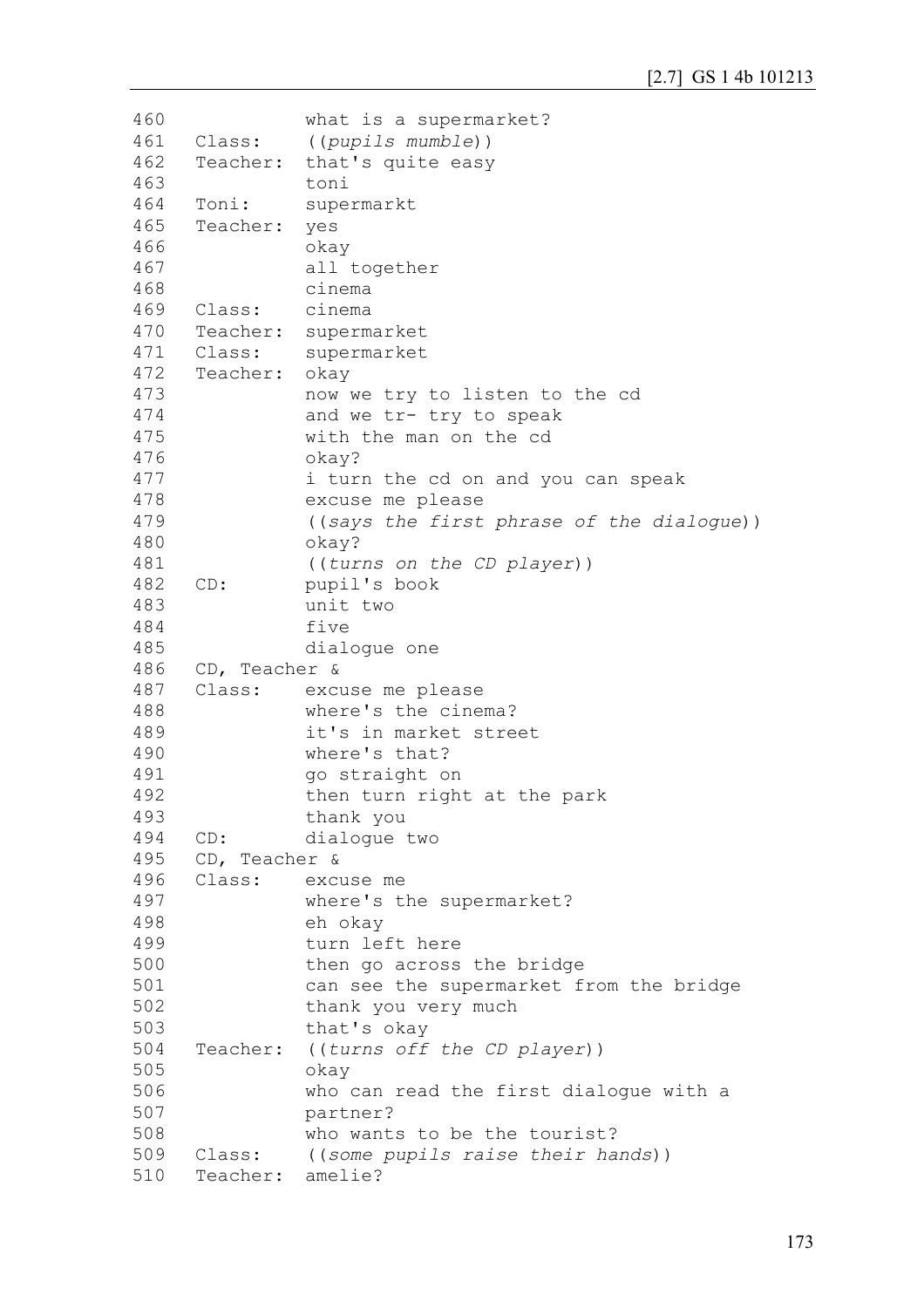```
511
512
513
514
515
516
517
518
519
520
521
522
523
524
525
526
527
528
529
530
531
532
533
534
535
536
537
538
539
540
541
542
543
544
545
546
547
548
549
550
551
552
553
554
555
556
557
558
559
560
561
                you are a tourist 
                and the woman 
               who can read the woman?
     Class: ((some pupils raise their hands))
     Teacher: emma?
               okay 
     Amelie: excuse me please 
               where's the cinema?
     Emma: it's in the market street 
     Amelie: where is that?
     Emma: go straight on 
               turn left
               tu- then turn right in the park 
     Amelie: thank you 
     Teacher: okay 
               where is that?
     Class: where is that?
     Teacher: look 
               where's [THat?] 
                         [((points at her mouth to direct the
                           pupils' attention to the 'th'))]
     Class: where's that?
     Teacher: turn right at [THE park] 
                               [((points at her mouth to 
                                  direct the pupils' attention
                                  to the 'th'))]
    Class: turn right at THE park 
     Teacher: okay 
               very good 
               who can read it again please?
     Class: ((some pupils raise their hands))
     Teacher: ehm matt 
               you are the tourist 
     Matt: ja 
     Teacher: okay 
               and (---) the woman
               what is a woman in german?
               a woman 
               woman
               man
               woman
               man
     Class: ((some pupils raise their hands))
     Teacher: what is a woman?
               mia
     Mia: eine frau?
     Teacher: yes 
               okay 
                [who can read the woman?]
     Emma: [lady ist aber auch eine frau]
     Teacher: mh?
```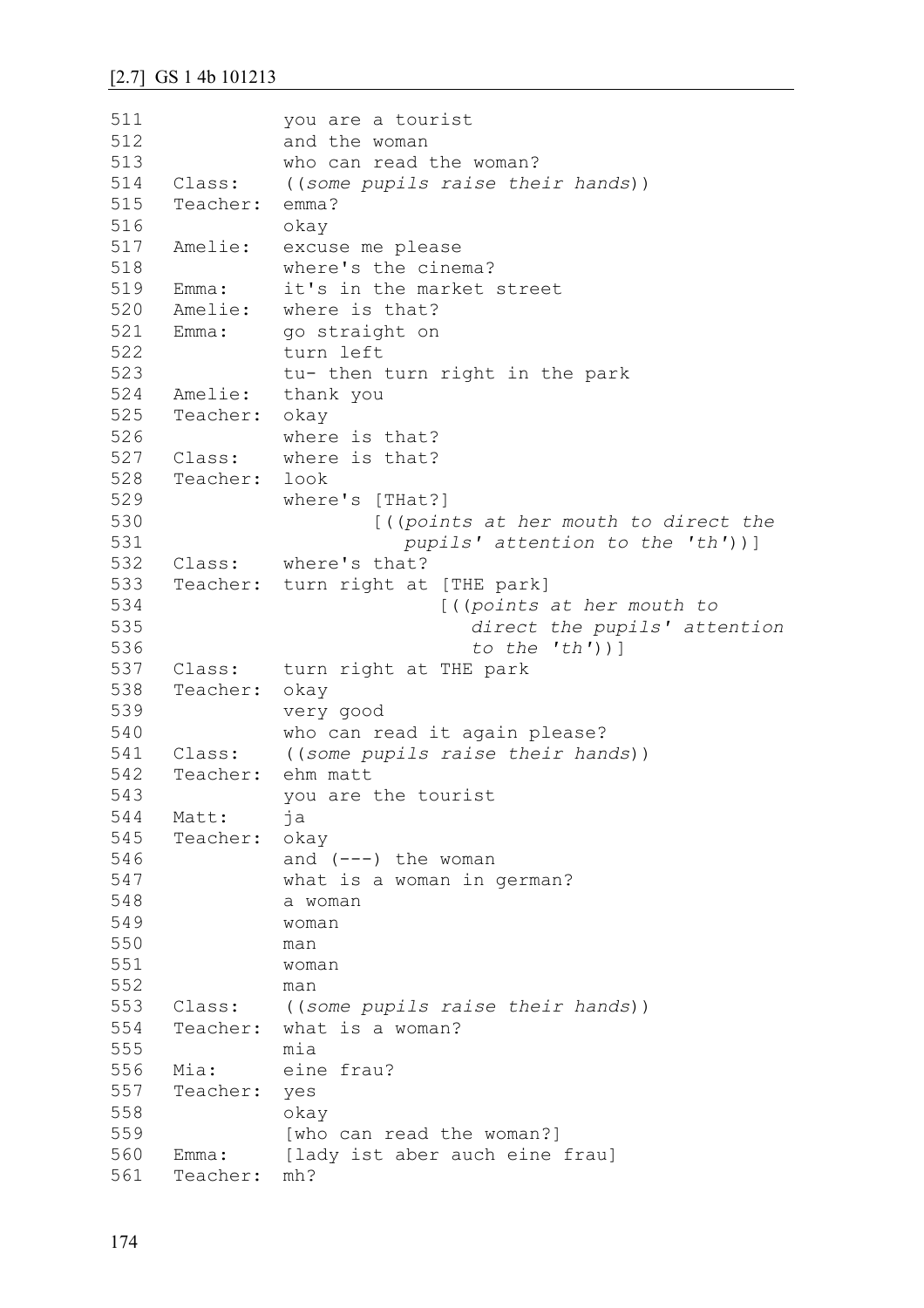```
562
563
564
565
566
567
568
569
570
571
572
573
574
575
576
577
578
579
580
581
582
583
584
585
586
587
588
589
590
591
592
593
594
595
596
597
598
599
600
601
602
603
604
605
606
607
608
609
610
611
612
     Emma: lady?
     Teacher: yes
               ehm mia
               you are the woman?
               okay matt 
     Matt: excuse me please 
               where's the cinema?
     Mia: it's in the market street 
     Matt: where's that?
     Mia: go straight on
               then turn right at the park 
     Matt: thank you 
     Teacher: okay 
               dialogue two 
               who can read the tourist?
               chris?
     Chris: yes 
     Teacher: and who can read the man?
               vince?
     Chris: excu- cuse me 
               where's the supermarkt?
     Teacher: supermarket 
     Chris: supermarket 
     Vince: okay 
               turn left here 
               then go across the bridge 
               you can see the supermarket from (-)
               from the bridge 
     Chris: thank you very (([w])) much 
     Vince: that's okay 
     Teacher: mhm 
               thank you very much 
     Class: thank you very (([w])) much 
     Teacher: very (([veri]))
     Class: very 
     Teacher: not (wou) 
               v:ery 
     Class: very (([veri]))
     Teacher: thank you very much 
     Class: thank you very much 
     Teacher: okay 
               this group here you are (-) the tourist
                ((points at the pupils on the left side))
               okay?
               dialogue two 
               you are the tourist 
               ((points at the same pupils again))
               and you (--) are the man
               ((points at the other half of the class))
               okay?
               okay
```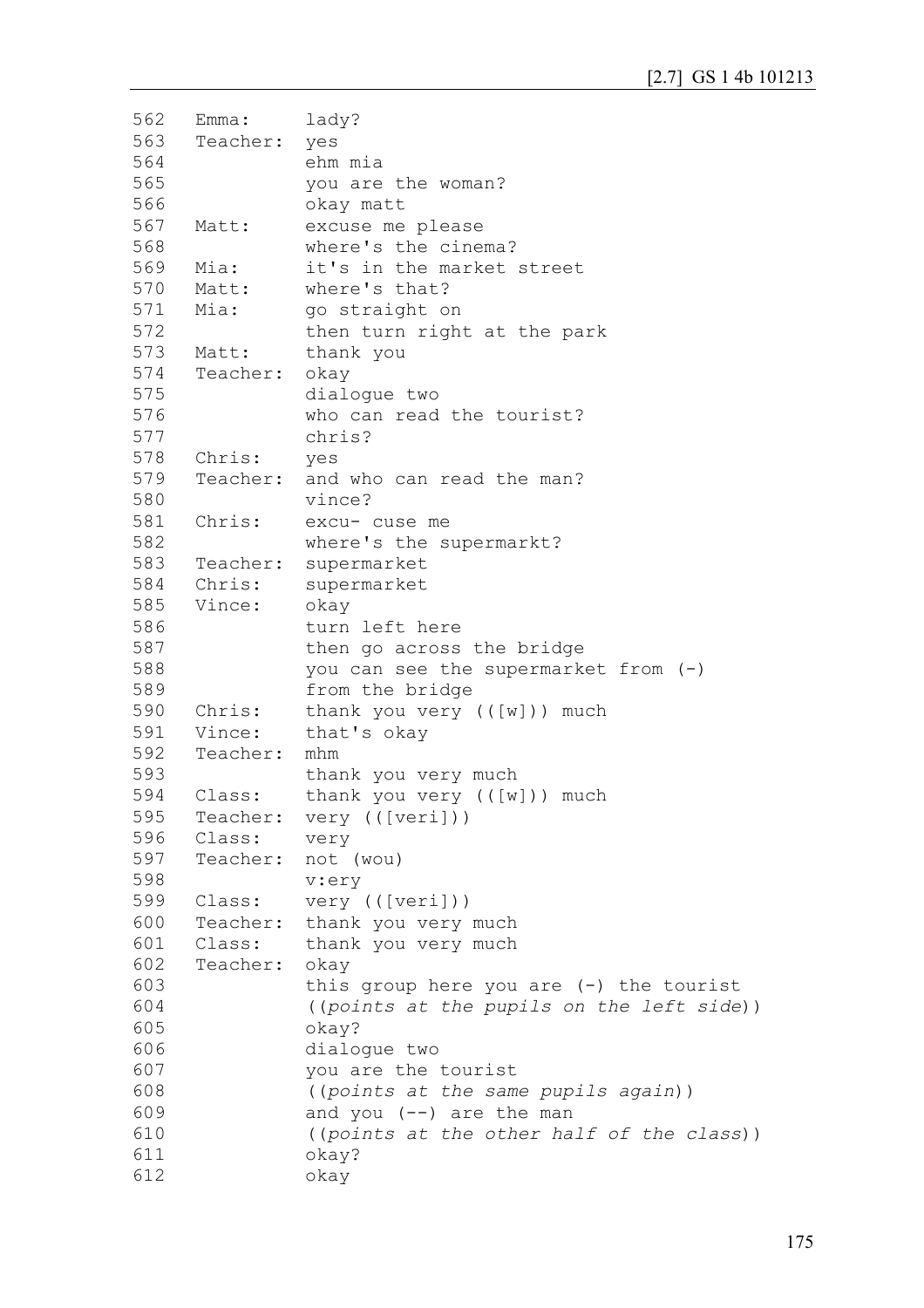613 614 615 616 617 618 619 620 621 622 623 624 625 626 627 628 629 630 631 632 633 634 635 636 637 638 639 640 641 642 643 644 645 646 647 648 649 650 651 652 653 654 655 656 657 658 659 660 661 662 663 we try okay you (-) are the tourist ((*points at the first group again*)) let's do it one two three Teacher & Group 1: excuse me where is the supermarket? Teacher & Group 2: okay turn left here then go across the bridge you can see the supermarket from the bridge Teacher & Group 1: thank you very much Teacher & Group 2: that's okay Teacher: okay okay now i want you to choose  $(-)$  your  $(--)$ twelve o'clock partner pscht Class: [((*pupils mumble*))] Teacher: [psch] and matt [switch off] [((*presses her nose*))] ich erkläre das auf deutsch ihr sollt mit eurem partner einen dialog (---) proben wo einer nach dem weg fragt der andere erzählt den weg zum (-) zum kino zum supermarkt oder auch zur schule ihr dürft den dialog ganz alleine zusammenstellen ihr könnt aber auch einfach zur hilfe einen der dialoge nehmen der im buch ist also wer sich zutraut etwas eigenes zu machen macht etwas eigenes wer einen aus dem buch vorspielen möchte nimmt einen aus dem buch [switch on] [((*presses her nose again*))] melvin Melvin: ehm ich hab aber jonas als 12-uhr-partner Teacher: so who canwhich group can  $(---)$ have three members? Class: ((*some pupils raise their hands*))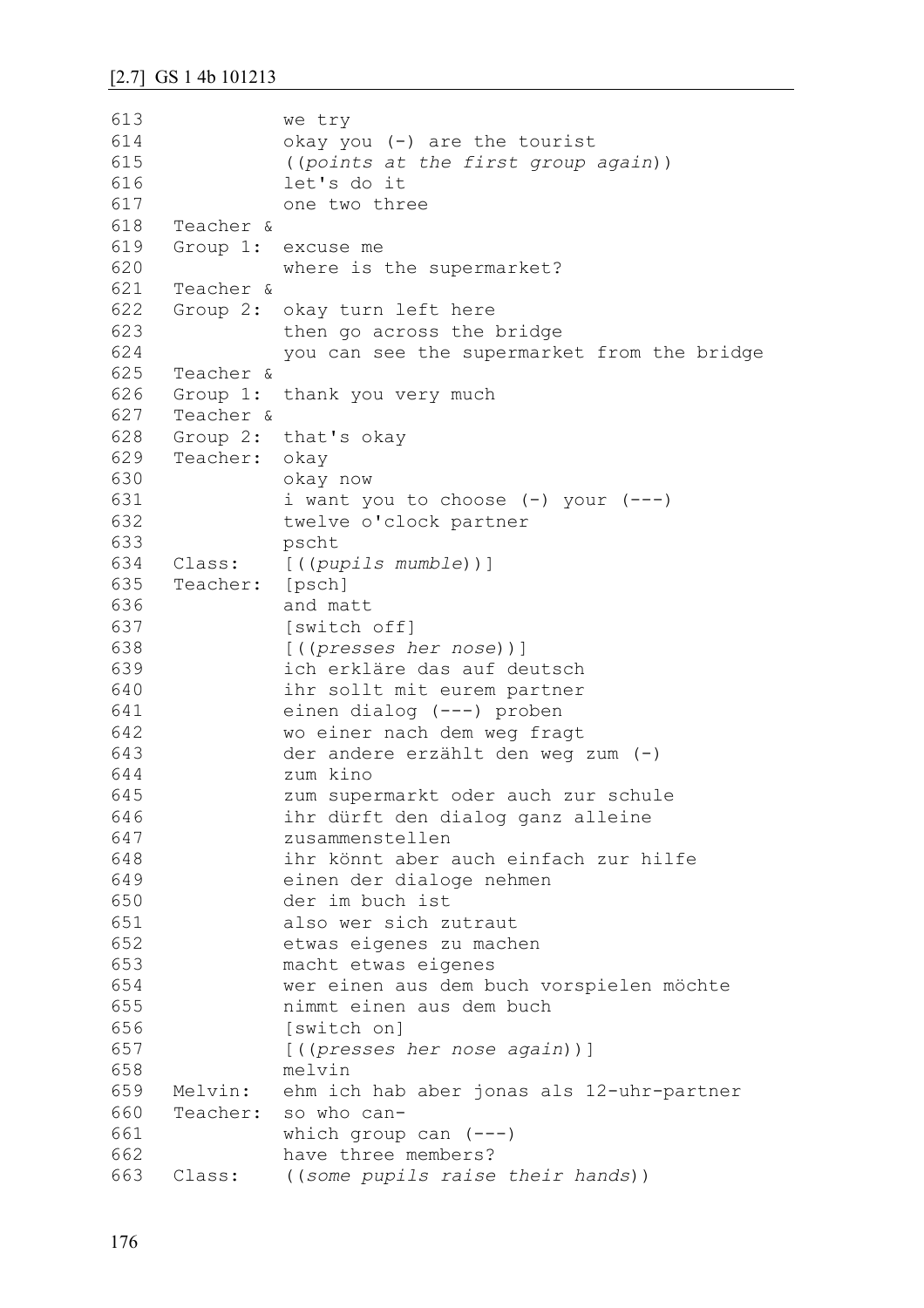```
664
665
666
667
668
669
670
671
672
673
674
675
676
677
678
679
680
681
682
683
684
685
686
687
688
689
690
691
692
693
694
695
696
697
698
699
700
701
702
703
704
705
706
707
708
709
710
711
712
713
714
     Teacher: melvin 
               you're together with leon and?
     Leon: matt 
     Teacher: and matt okay 
               okay
               please choose your twelve o'clock partner 
               and-
     Class: ((pupils mumble and choose partners))
               ((pupils work on the dialogue task))
               ((21:00))
               ((change of scene – partner work))
               ((Amelie and Emma work on their dialogue 
                  outside the classroom))
               ((23:36))
     Amelie: (zwischen) two trees
               there are two trees 
     Emma: ehm
     Amelie: warte warte
               lass ma-
               go straight on 
    Emma: frag-
               frag mich ma-
     Amelie: then (--) turn right 
               there's right a (--) big swimming pool 
     Emma: mh
               aber man fragt ja nach dem swimming pool 
               ne?
               also (--) go straight on 
               turn right 
               there's two trees 
               ehm was heißt hinter? ((to Amelie))
    Amelie: ehm 
    Emma: amelie was heißt [hinter?]
     Amelie: [ach is-]
    Emma: ist jetzt egal 
     Amelie: ehm warte 
               erstmal 
               go straight on
               [turn right]
    Emma: [turn right] 
     Amelie: there's two [trees] and 
    Emma: [trees]
     Amelie: [a big swimming pool]
     Emma: [a swimming pool]
               yes 
    Amelie: yes 
    Emma: okay [fragst du] und ich sag?
     Amelie: [das geht doch]
               okay 
               excuse me please
```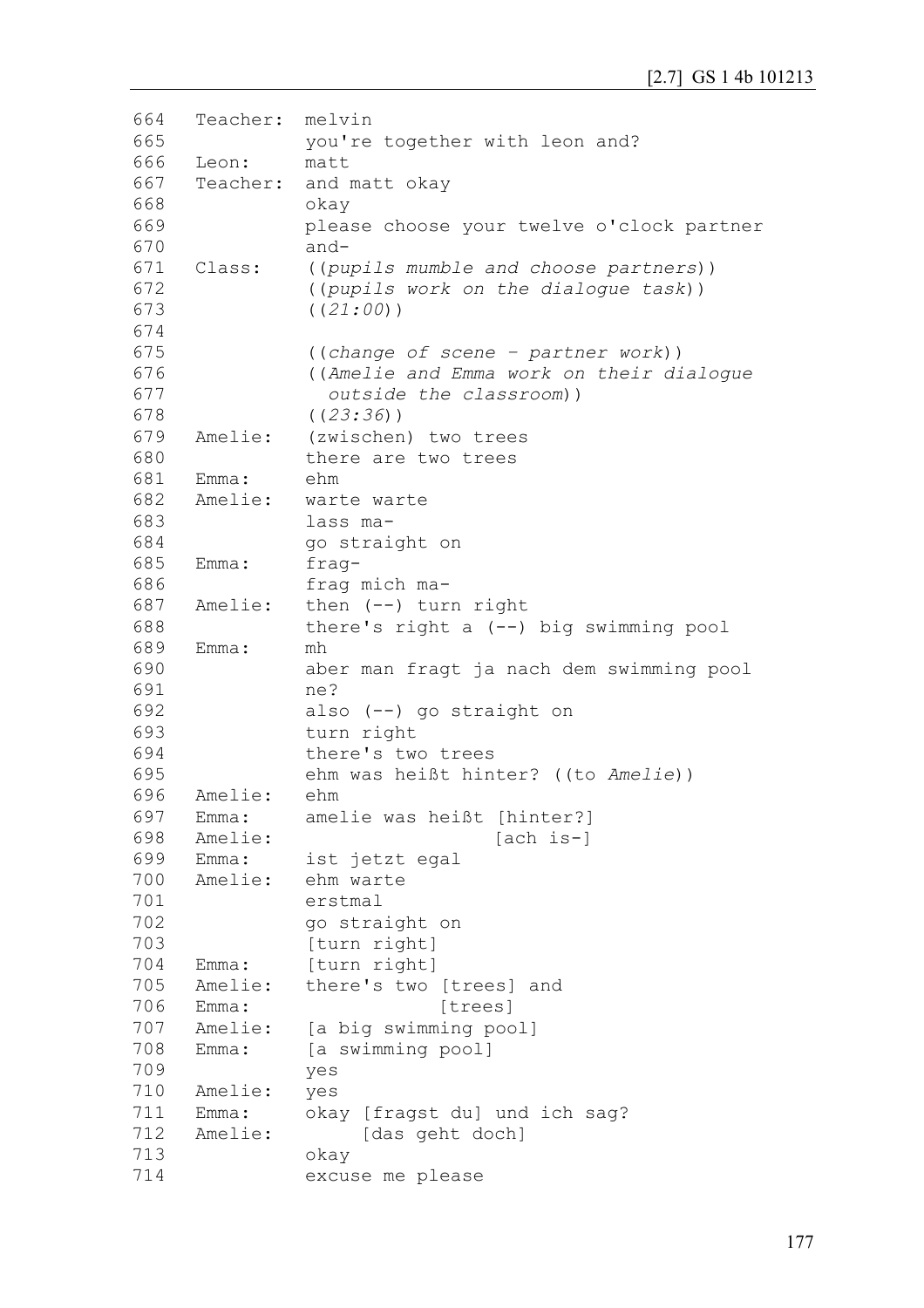| 715 |         | where's the pool?                      |
|-----|---------|----------------------------------------|
| 716 | Emma:   | where's the [swimming pool]            |
| 717 | Amelie: | [swimming pool]                        |
| 718 |         | ja swimming pool                       |
| 719 |         | passt besser                           |
| 720 | Emma:   | ehm go straight on                     |
| 721 |         | turn right                             |
| 722 |         | there's two trees                      |
| 723 |         | and a big swimming pool                |
| 724 | Amelie: | thank you                              |
| 725 |         | [oder wollen wir das-]                 |
| 726 | Emma:   | [that's okay]                          |
| 727 | Amelie: | wollen wir das ändern dass du fragst?  |
| 728 |         | und ich möchte gerne den langen text   |
| 729 |         | sagen                                  |
| 730 |         | ich liebe so lange texte               |
| 731 | Emma:   | ehm (--) wir können uns ja beide was   |
| 732 |         | fragen nacheinander                    |
| 733 | Amelie: | also erst mal fragst du                |
| 734 |         | also [excuse] me                       |
| 735 | Emma:   | [okay]                                 |
| 736 | Amelie: | where's the swimming pool?             |
| 737 | Emma:   | ich kann ja fragen                     |
| 738 |         | where is the swimming-                 |
| 739 |         | where is the cinemaxx?                 |
| 740 |         | und du frag- ehm also du fragst        |
| 741 | Amelie: | $WO -$                                 |
| 742 |         | $where -$                              |
| 743 |         | where is the school?                   |
| 744 | Emma:   | aber dann-                             |
| 745 |         | dann musst du ja nur das nehmen ne?    |
| 746 |         | ((points at something in their pupil's |
| 747 |         | $book)$ )                              |
| 748 |         | du- ich frag                           |
| 749 |         | where is the swimming pool?            |
| 750 |         | und ehm du fragst                      |
| 751 |         | where- where's eh-                     |
| 752 |         | du kannst dir was aussuchen            |
| 753 |         | was (dir so einfällt)                  |
| 754 | Amelie: | ich-                                   |
| 755 |         | nee du-                                |
| 756 |         | ich frag nach dem swimming pool        |
| 757 |         | du kannst doch nach dem zoo fragen     |
| 758 | Emma:   | okay                                   |
| 759 |         | mach ich                               |
| 760 |         | okay                                   |
| 761 | Amelie: | [okay]                                 |
| 762 | Emma:   | [ich] fang an                          |
| 763 |         | will anfangen                          |
| 764 |         | okay?                                  |
| 765 | Amelie: | also erst mal excuse me                |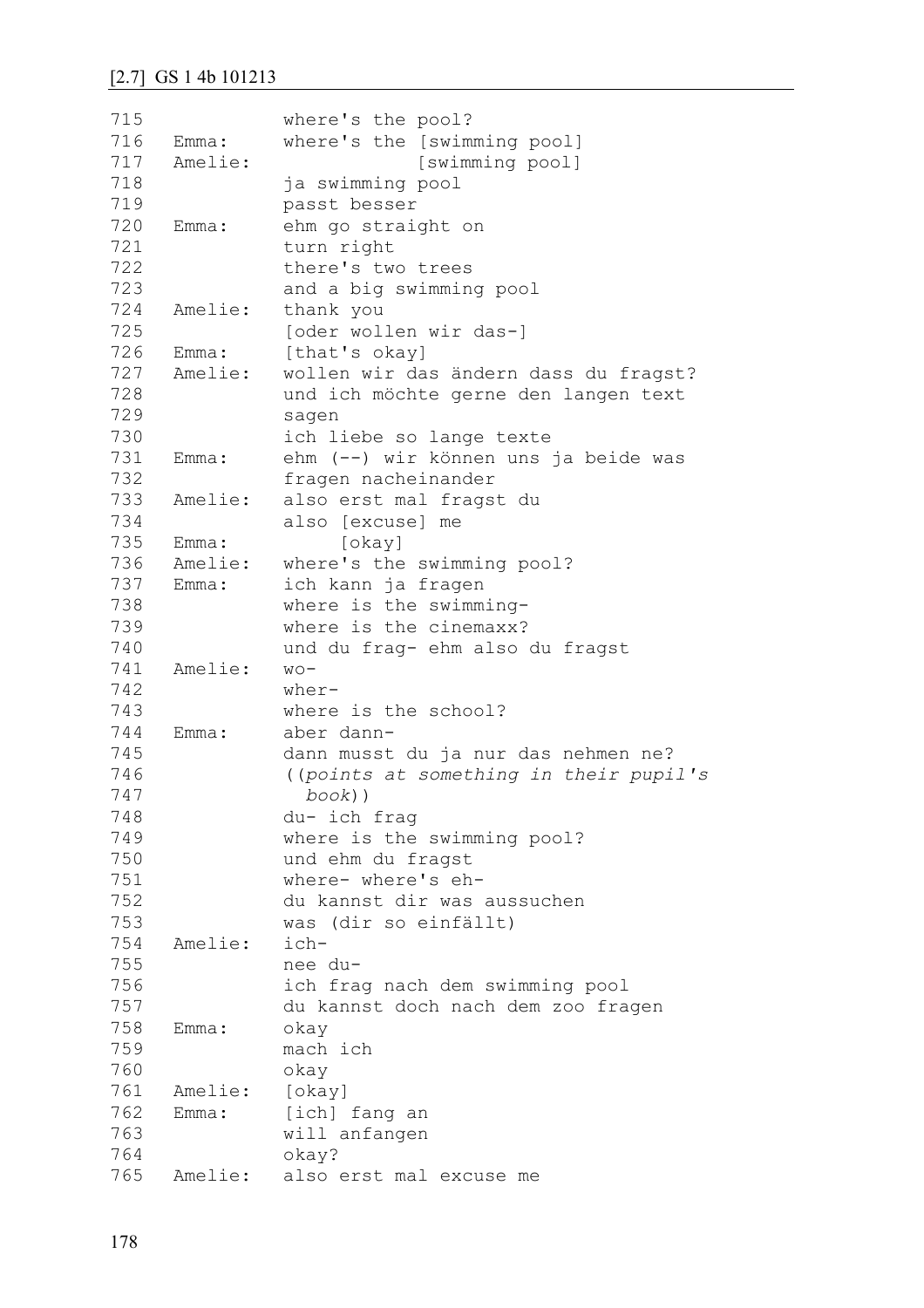```
766
767
768
769
770
771
772
773
774
775 Amelie:
776
777 Amelie:
778
779
780
781
782
Emma &
783
784
Researcher:[zoo]
785
Emma &
786
787
788
789 Emma:
790
791
Researcher:and so-
792
793
794
795
796
797
798
799
800
801
802
803
804
805
806
807
808
809
810
811
812
813
814
815
816
               where's the swimming pool?
     Emma: go straight on 
               turn right 
               gos- go straight on 
               turn right 
               there's two trees and a big swimming pool 
     Amelie: thank you 
     Emma: excuse me: 
               where is the zoo? ((pronounced [tso:]))
               Amelie: z- zoo ((pronounced [su:]))
     Emma: where's the zoo? ((pronounced [su:]))
               go straight on
               go across the bridge 
               turn right
               there's a zoo ((pronounced [su:]))
    Researcher:zoo ((pronounced [zuː]))
     Amelie: zoo ((pronounced [zuː]))
     Amelie: [zoo]
    Researcher:zoo
     Amelie: thank you ((to the researcher))
               thank you very much
               ((finishes the dialogue))
               there- two trees 
               there?
               there?
     Amelie: there's two
    Researcher:no 
               not is 
               is (-) is one 
               two 
               there are two trees 
               [there-]
     Amelie: [there's-]
    Researcher:no not is 
     Amelie: there two trees 
     Researcher:there are
     Amelie: there are two tree:s
               thank you
     Emma: okay 
     Researcher:yes because two (-)
               two trees 
     Emma: okay 
               jetzt fragst du mal als erstes 
     Amelie: excuse me 
               where's the big swimming pool?
     Emma: go straight on
               turn right
```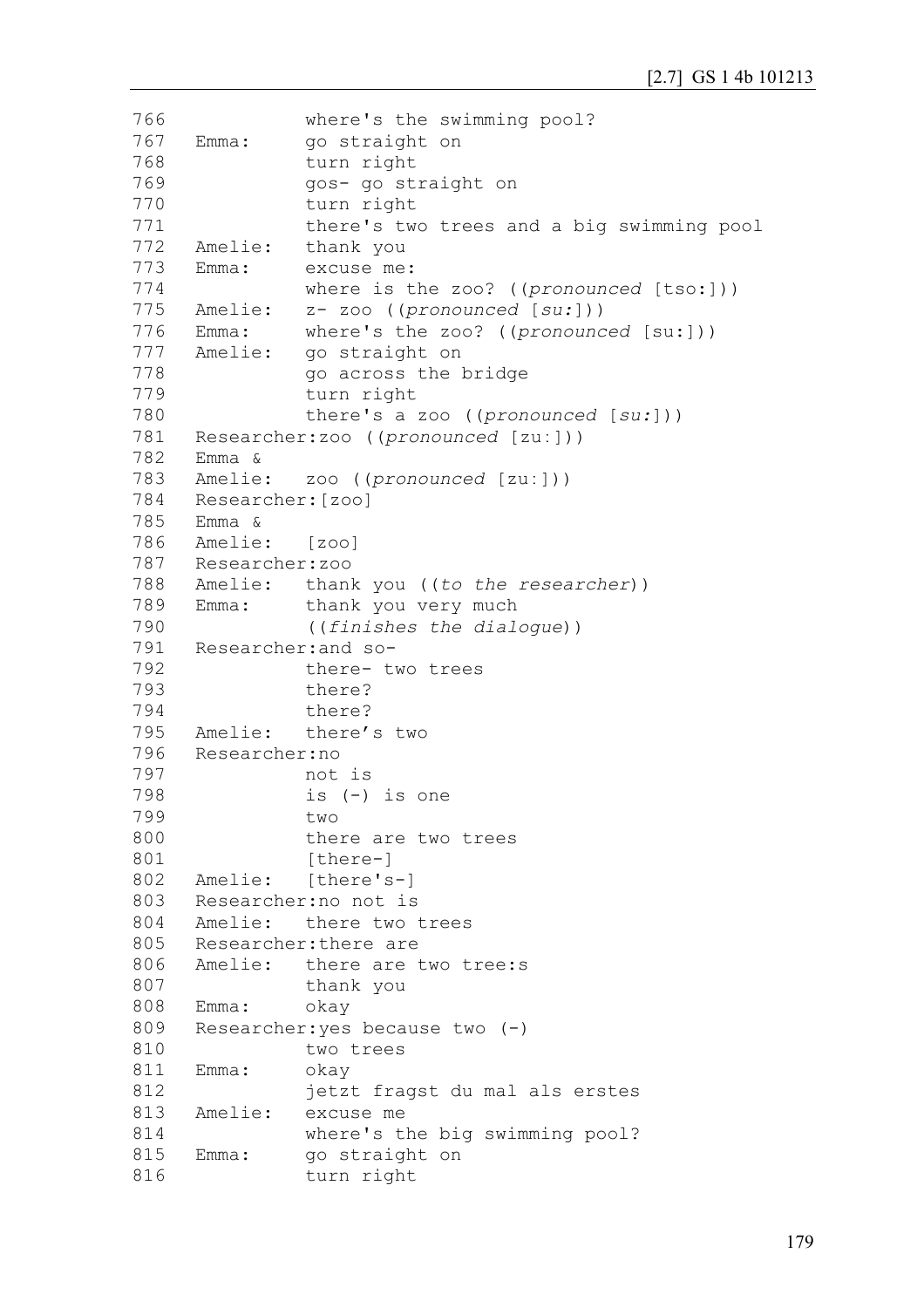```
817
818
819
820
821
822
823
824
825
826
827
828
829
830
831
832
833
834
835
836
837
838
839
840
841
842
843
844
845
846
847
848
849
850
851
852
853
854
855
856
857
858
859
860
861
862
863
864
865
866
867
                go straight on 
                turn right 
                there's-
     Amelie: there are
     Emma: there are two trees and a big swimming 
               pool 
     Amelie: thank you 
     Emma: ehm excuse me: 
               where's the zoo?
     Amelie: zoo ((pronounced [zuː]))
     Emma: where's the zoo?
                ((Mila and Valentine practice their 
                   dialogue in front of the board))
                ((26:55))
     Valentine: frau <name>
               wir können's 
     Teacher: very good 
     Valentine:können sie mal kurz gucken?
     Teacher: yes 
     Mila: ex-
                excuse me 
               where is the supermarket?
     Valentine:okay 
                turn left 
                then go across the bridge 
                you can see the supermarket from the 
               bridge 
     Mila: thank you very much 
     Valentine:that's okay 
     Teacher: very good 
     Class: ((pupils mumble and 
                   practice their dialogues))
                ((two boys prepare their dialogue outside 
                   the classroom; the teacher comes by))
                ((28:45))
     Toni: excus-
     Teacher: excuse me please 
     Toni: excuse me please 
               W \cap -where is the purple house?
     Chris: go straight on 
               then turn left 
               and turn right 
               and turn ehm 
               and go straight on 
     Toni: thank you very much 
     Chris: okay 
     Teacher: mhm 
               v:ery much
```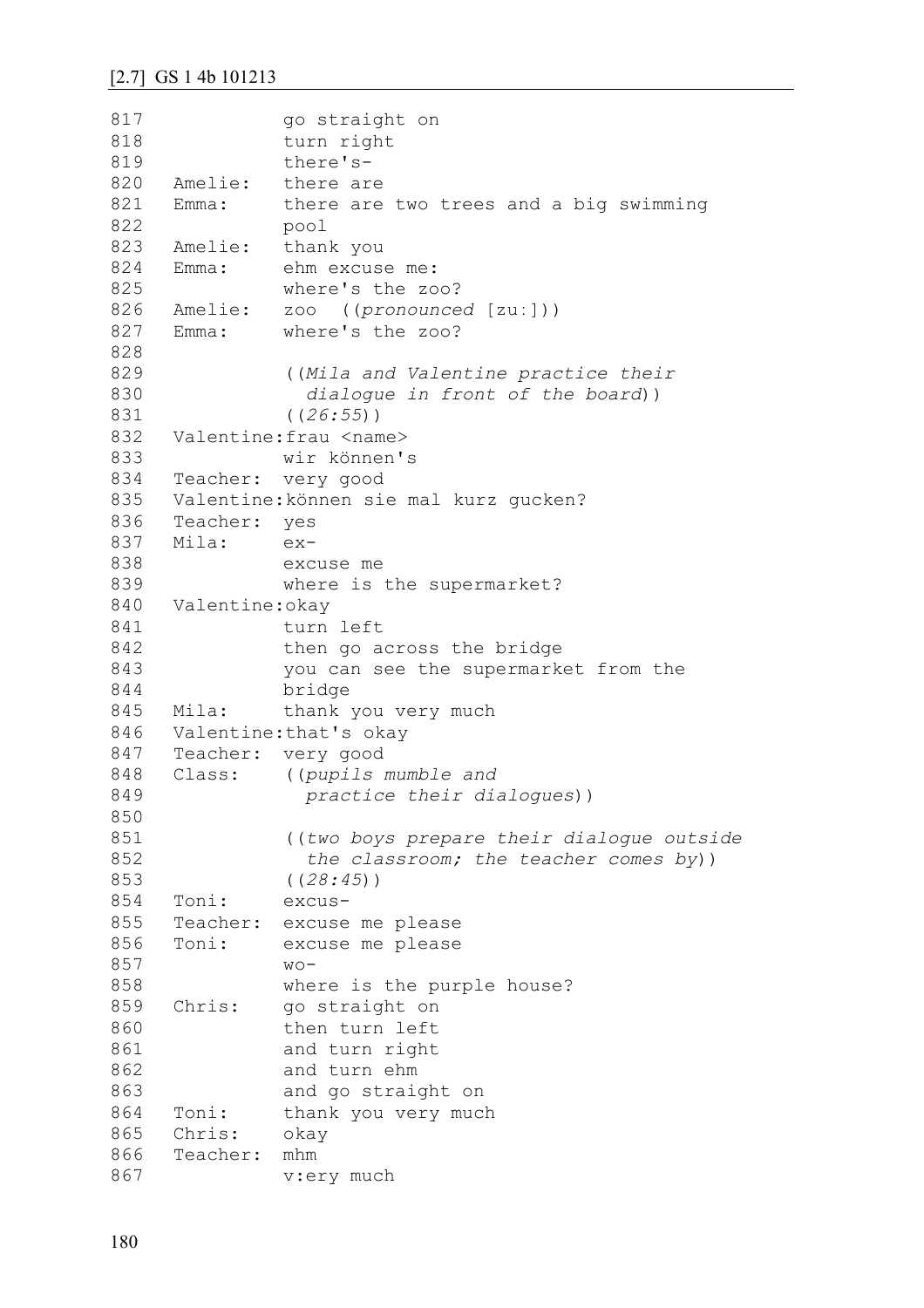| 868 | Toni:         | very [much]                                  |
|-----|---------------|----------------------------------------------|
| 869 | Teacher:      | [yes] very good                              |
| 870 |               | okay                                         |
| 871 |               | and if you want you can-                     |
| 872 |               | you can do it like a role play               |
| 873 |               | ((grabs one of the pupil's book,             |
| 874 |               | takes a few steps back,                      |
| 875 |               |                                              |
|     |               | then approaches the table again))            |
| 876 |               | SO                                           |
| 877 |               | ((starts a role play;                        |
| 878 |               | asks Chris for the way))                     |
| 879 |               | excuse me please                             |
| 880 |               | ehm where's the purple house?                |
| 881 | Chris:        | go straight on                               |
| 882 | Teacher:      | aha                                          |
| 883 | Chris:        | go (-) turn left                             |
| 884 | Teacher:      | aha                                          |
| 885 | Chris:        | and turn left                                |
| 886 | Teacher: okay |                                              |
|     |               | 887 Chris: and go straight on                |
| 888 | Teacher: okay |                                              |
| 889 |               | thank you very much                          |
| 890 |               | that's okay                                  |
| 891 |               | ((finishes the dialoque))                    |
| 892 |               |                                              |
|     |               | okay                                         |
| 893 |               | practice again                               |
| 894 |               | okay?                                        |
| 895 | Toni:         | wo is (der) purple house?                    |
| 896 | Chris:        | go straight on                               |
| 897 |               | then turn left                               |
| 898 |               | and then turn left                           |
| 899 |               | and then go straight on                      |
| 900 |               | < <p> thank you very much&gt;</p>            |
| 901 |               | ((prompts in Toni's ear))                    |
| 902 | Toni:         | thank you very much                          |
| 903 | Chris:        | okay                                         |
| 904 |               | (10.0)                                       |
| 905 |               | ( (30:10) )                                  |
| 906 |               | ((a bell rings inside the classroom))        |
| 907 | Teacher:      | sit down please                              |
| 908 | Class:        | ((pupils mumble and return to their chairs)) |
| 909 |               | $( (30:38-31:24) )$                          |
|     | Teacher:      |                                              |
| 910 |               | one two three                                |
| 911 |               | look at me                                   |
| 912 | Class:        | one two                                      |
| 913 |               | look at you                                  |
| 914 | Teacher:      | okay                                         |
| 915 |               | who eh which group wants to be the first     |
| 916 |               | group to show their role play?               |
| 917 |               | ehm mila and?                                |
| 918 | Mila:         | valentine                                    |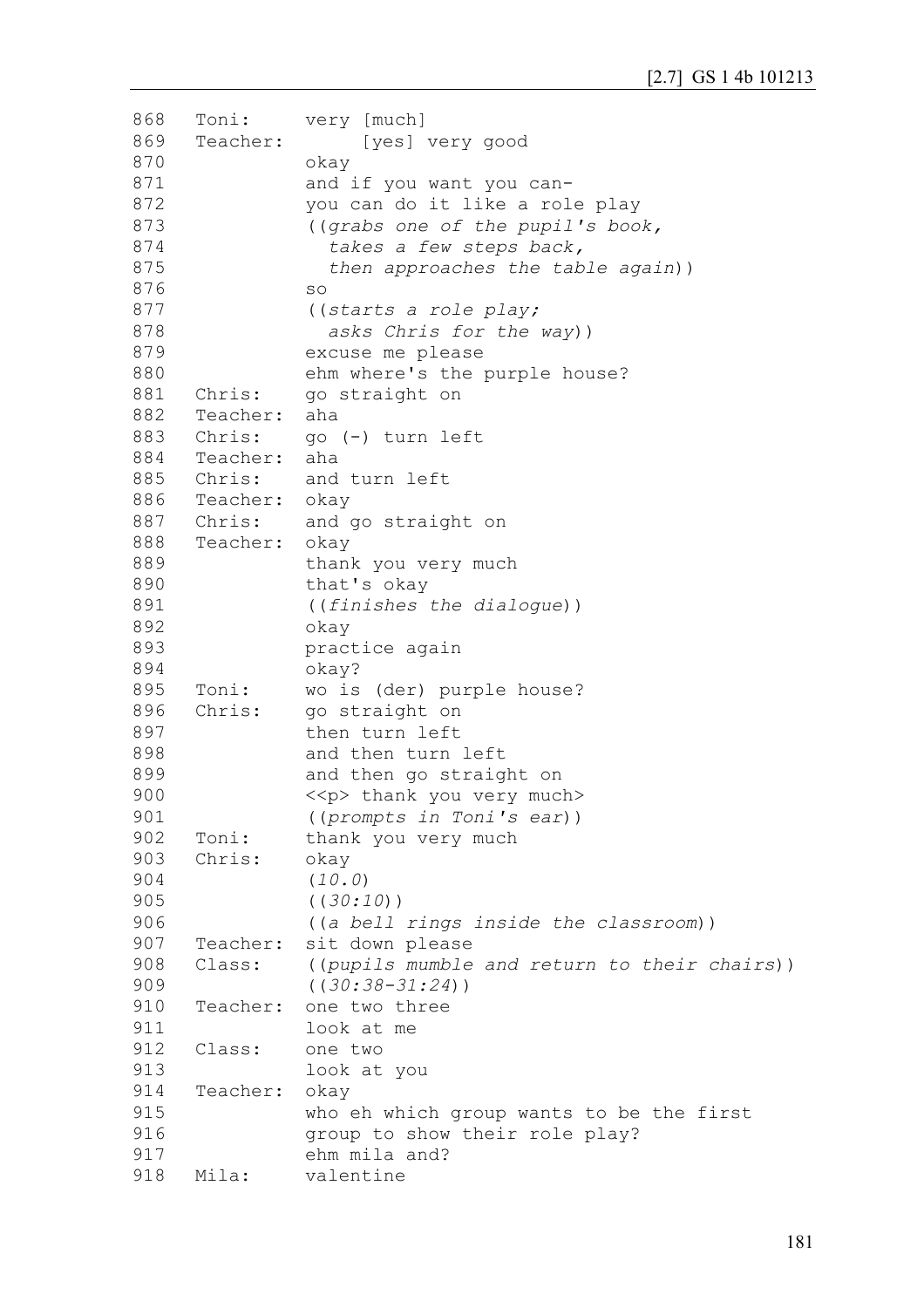```
919
920
921
922
923
924
925
926
927
928
929
930
931
932
933
934
935
936
937
938
939
940
941
942
943
944
945
946
947
948
949
950
951
952
953
954
955
956
957
958
959
960
961
962
963
964
965
966
967
968
969
     Teacher: and valentine okay 
                ((Mila and Valentine stand up and
                   come to the front; pupils mumble))
                ((31:41-31:58))
     Teacher: yes 
               you can do it
               you're good
    Mila: können wir in die mitte?
     Teacher: nope
     Mila: dann hier vorne
                ((some pupils mumble; others come back 
                   into the classroom after having 
                   practiced their dialogues outside))
     Teacher: everything alright nelly and toni?
               yes?
               everything alright?
                ((Mila and Valentine start their 
                   role play))
     Mila: excuse me 
               where's the supermarket?
     Valentine:okay
               turn left here 
               then go across the bridge 
               and you can see the supermarket 
                from the bridge 
     Mila: thank you very much 
     Valentine:it's okay 
     Teacher: [give mila and valentine a big hand]
     Class: [((pupils applaud))]
     Teacher: okay 
               who wants to be next?
               who wants to be next?
               chris
               and?
     Chris: [toni]
     Teacher: [toni?]
     Toni: no 
     Chris: toni will nicht 
     Teacher: no?
               okay 
               maybe later 
               chris okay?
               emma and?
     Emma: amelie
     Teacher: mhm 
                ((Amelie and Emma get up 
                   and come to the front))
     Pupil_x: immer nur die mädchen 
     Teacher: sh 
               no 
               every group
```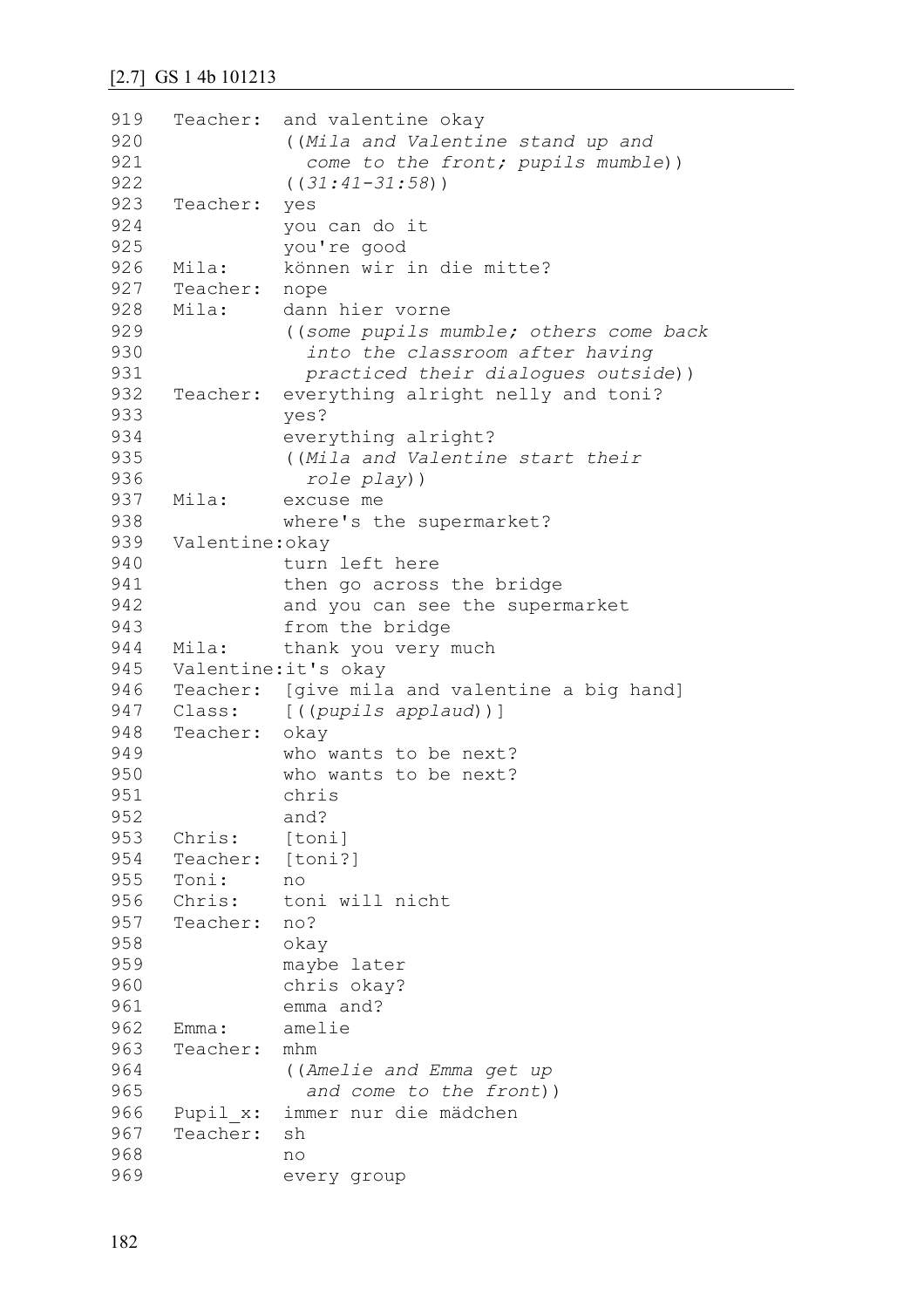| 970  |               | ((Amelie and Emma start their role play))     |
|------|---------------|-----------------------------------------------|
| 971  | Amelie:       | excuse me please                              |
| 972  |               | where is the big swimming pool?               |
| 973  | Emma:         | ehm go straight on                            |
| 974  |               | turn right                                    |
| 975  |               | go straight on                                |
| 976  |               | turn right there's                            |
| 977  |               | are two trees and the big swimming pool       |
| 978  | Amelie:       | thank you                                     |
| 979  | Emma:         | can you excuse me?                            |
| 980  |               | who is the cinema?                            |
| 981  | Amelie:       | go straight on                                |
| 982  | Emma:         | yes                                           |
| 983  | Amelie:       | go across the bridge                          |
| 984  |               | turn left                                     |
| 985  |               | there is the cinema                           |
| 986  | Emma:         |                                               |
| 987  |               | thank you                                     |
|      | Teacher: okay |                                               |
| 988  | Class:        | ((pupils applaud))                            |
| 989  | Teacher:      | very good                                     |
| 990  |               | which group can be next?                      |
| 991  |               | linda and?                                    |
| 992  | Linda:        | nora                                          |
| 993  | Teacher:      | mhm                                           |
| 994  |               | ((Linda and Nora stand up                     |
| 995  |               | and come to the front))                       |
| 996  |               | ((Linda and Nora start their role play))      |
| 997  | Linda:        | excuse me please                              |
| 998  |               | where's the swimming pool?                    |
| 999  | Nora:         | go straight on                                |
| 1000 |               | and then turn left                            |
| 1001 |               | and go across the bridge                      |
| 1002 | Linda:        | thank you                                     |
| 1003 | Teacher:      | okay                                          |
| 1004 | Class:        | ((pupils applaud))                            |
| 1005 | Teacher:      | okay                                          |
| 1006 |               | next group                                    |
| 1007 |               | vince?                                        |
| 1008 |               | and max?                                      |
| 1009 |               | ((Vince and Max stand up                      |
| 1010 |               | and come to the front))                       |
| 1011 |               | ((Vince and Max start their role play))       |
| 1012 | Vince:        | < <p> excuse me please&gt;</p>                |
| 1013 |               | < <p> where is the big swimming pool?&gt;</p> |
| 1014 | Max:          | ehm go straight on                            |
| 1015 |               | and turn right                                |
| 1016 |               | go across the bridge                          |
| 1017 |               | turn eh go straight on                        |
| 1018 |               | turn left and then can you                    |
| 1019 |               | see the swimming pool                         |
| 1020 | Vince:        | okay                                          |
|      |               |                                               |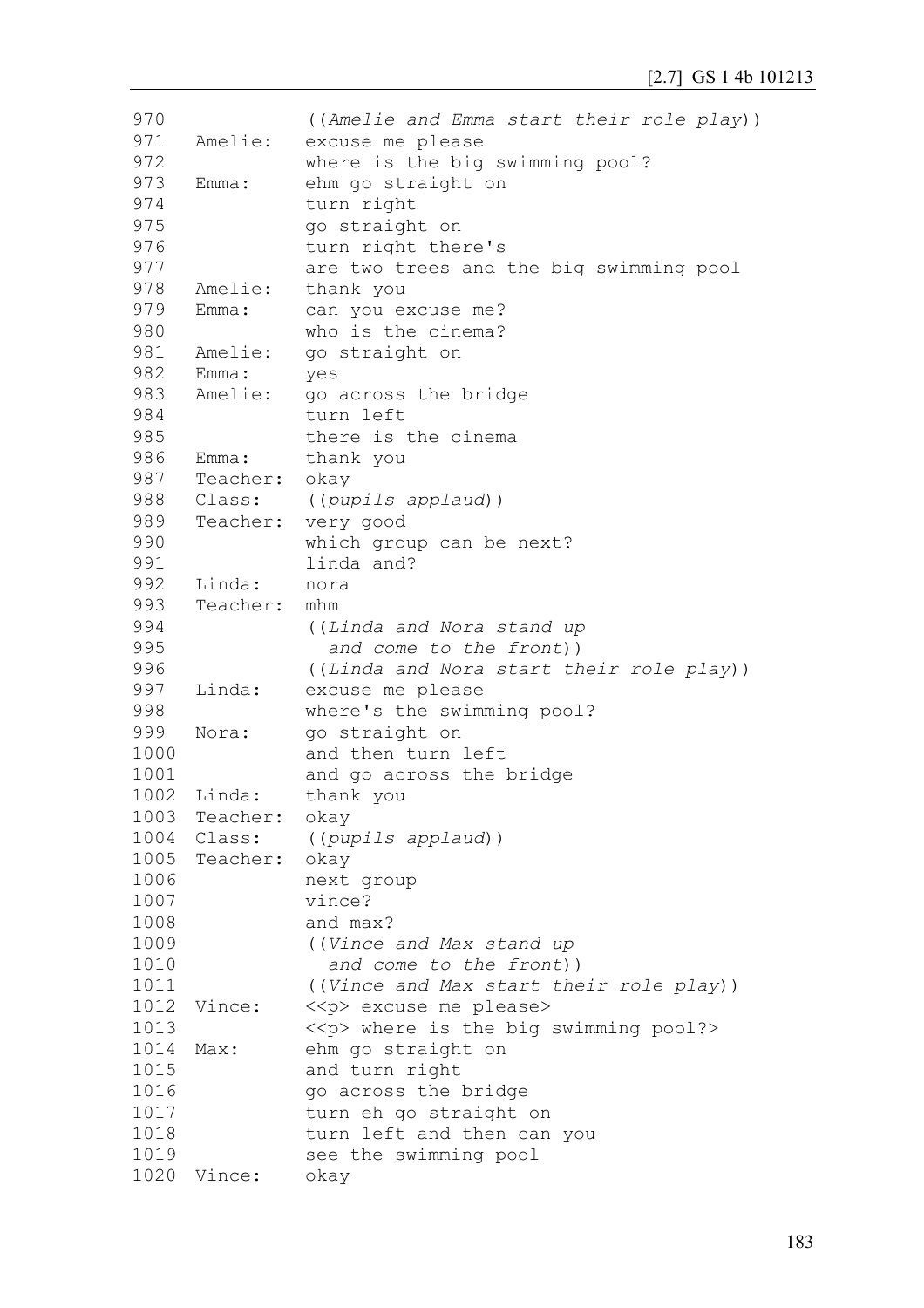```
1021
Teacher: okay 
1022 Class:
1023
Pupil_x: das ist ja komisch 
1024
1025
Teacher: everybody wants to go to the swimming pool 
1026
1027
1028
1029
1030 Sophie:
1031
1032 Maria:
1033
1034
1035
1036
1037 Sophie:
1038 Maria:
1039
Teacher: mhm 
1040 Class:
1041
Teacher: okay
1042
1043
Class: ((some pupils raise their hands))
1044
Teacher: chris
1045 Chris:
1046
Teacher: yes 
1047
1048
1049
1050
1051
1052 Boys:
1053
Teacher: yes 
1054
1055
Boys: nein 
1056
1057
Teacher: i want to see every group 
1058
1059 Leon:
1060
Teacher: that's okay you can (-)
1061
1062
1063
Leon: nein 
1064
1065
Teacher: ehm leon you can take your pupil's book 
1066
1067
1068
1069
Teacher: okay 
1070
1071
Melvin: excuse me please Class: ((pupils applaud))
               alle haben swimming pool 
               who's next?
               sophie and maria?
                ((Sophie and Maria stand up, come to the 
                   front and start their role play))
               excuse me please
               where's the zoo?
               the zoo?
               go straight on 
               then across the bridge 
               turn right 
               and you can see the zoo 
               thank you
               that's okay
              Class: ((pupils applaud))
               what is a zoo?
               der zoo
               very good 
               next group 
               who can be next?
                leon melvin and matt 
               please?
               Boys: no no no no no 
               i want to see it 
               ((pupils mumble))
               i want to see every group 
               wir können das nicht auswendig
               you can take your pupil's book 
               that's okay 
               ich möcht nicht
                ((two of the three boys stand up, 
                   take their pupil's books 
                   and walk to the front))
               thank you
```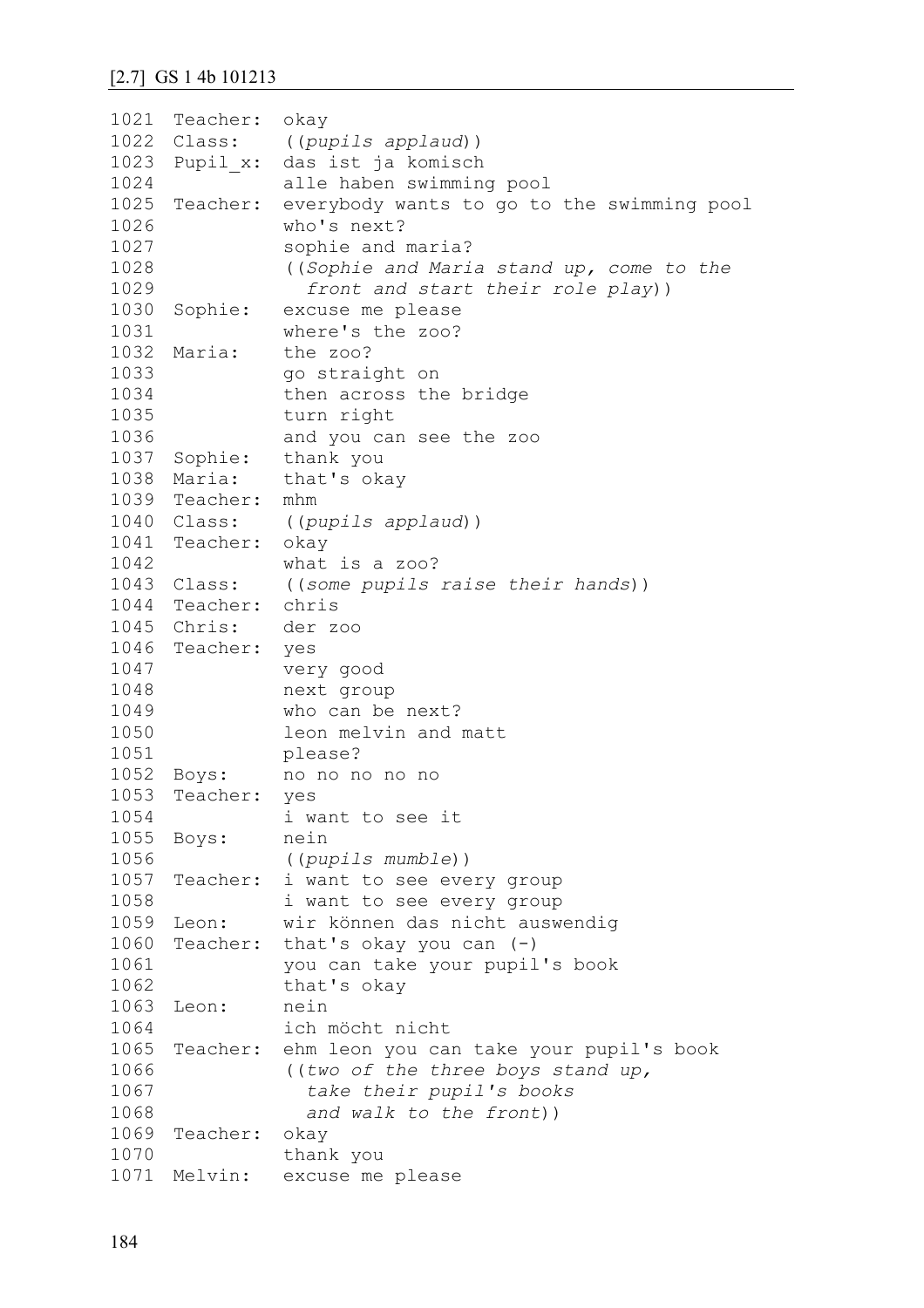```
1072
1073 Matt:
1074
1075
1076
1077 Melvin:
1078
1079
1080
1081
1082
Teacher: okay 
1083
1084
1085 Class:
1086
1087
1088
Teacher: pscht 
1089
1090
1091
1092
Teacher: you can-
1093
1094
1095
1096
1097
1098
1099
1100
1101 Nelly:
1102
Teacher: <<all> no no no> 
1103
1104
1105
1106
1107 Nelly:
1108
Valentine:it's in the market street 
1109 Nelly:
1110
Valentine:((gives her a look of confusion))
1111 Class:
1112
Teacher: no no 
1113
1114
1115
1116
1117 Class:
1118
Teacher: psch 
1119
1120
1121
1122
                where's the cinema?
                Matt: ((giggles))
                go straight on 
                go across the bridge 
                and then turn left 
                thank you
                thank you please 
                ehm 
                ((pupils giggle))
                thank you very much 
               thank you melvin 
                and matt thank you 
               Class: [((pupils laugh and applaud))]
                [danke bitte]
                [danke bitte]
                okay 
                ehm nelly and tim?
               Tim: nein 
                you can take the book
               ((Nelly stands up and comes to the front 
                  without her partner Tim))
                you can take the book
                okay 
                who can do it with nelly then?
                valentine?
               thank you 
               who is the cinema?
                <<all> wait wait wait> 
               ((points at Valentine 
                  who has to come to the front first))
                where's the cinema?
               oh where is the cinema?
              ehm go straight on
               Class: ((pupils laugh))
                wait 
                you ask (--) where is the cinema?
                and valentine says 
                it's in market street 
                Class: ((pupils laugh))
                and you say 
                where is that?
                ((walks up to Nelly and shows her the 
                   right part in her pupil's book))
```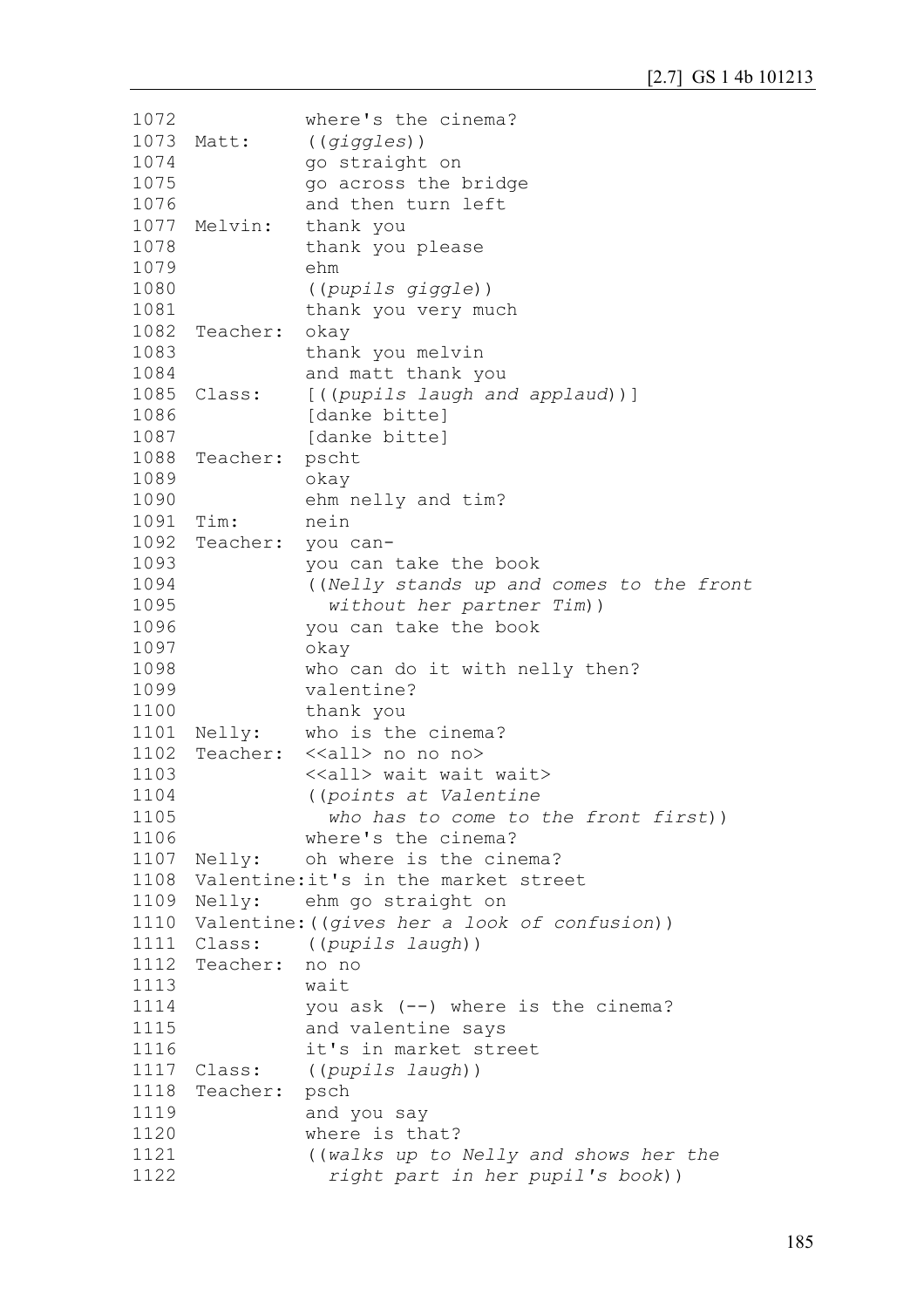```
1123 Nelly:
1124 Class:
1125
Teacher: [pscht]
1126
1127
Valentine:go straight on 
1128
1129 Nelly:
1130
Valentine:((gives her a look of confusion again))
1131
1132
1133 Nelly:
1134
Teacher: okay 
1135
Valentine:die sagen alle thank you please
1136
Teacher: alright i-
1137
1138
1139 Class:
1140
1141
Teacher: what is 
1142
1143
1144
1145 Class:
1146
1147
Teacher: ehm carl
1148 Carl:
1149
Teacher: all together 
1150
1151 Class:
1152
Teacher: where 
1153
Class: where 
1154
Teacher: ((writes 'where' next to 'Wo?'
1155
1156
1157
1158
1159 Class:
1160
1161
Teacher: that's easy 
1162
1163
1164
Tim: who 
1165 Class:
1166
Teacher: scht 
1167
1168
1169
1170
Chris: what 
1171
Teacher: what 
1172
Class: what 
1173
Teacher: what's your name?[where's that?]
               Class: [((pupils laugh))]
               ehm come on 
               then turn right at the park 
              thank you please
               thank you 
               [thank you please] ((laughs))
               [thank you] ((laughs))
               one two three 
               look at me 
               one two
               look at you 
                ((writes 'Wo?' on the board))
               wo ((points at the written word))
               in english?
              Class: ((some pupils raise their hands))
               (5.0)
              where
               where 
               where
                   on the board))
               what is 
                ((writes 'Was?' on the board))
               in english?
               Class: ((some pupils raise their hands))
                (2.0)
               you know it 
               tim 
               Class: ((some pupils giggle))
               ehm no 
               stop laugh(ing) 
               chris?
```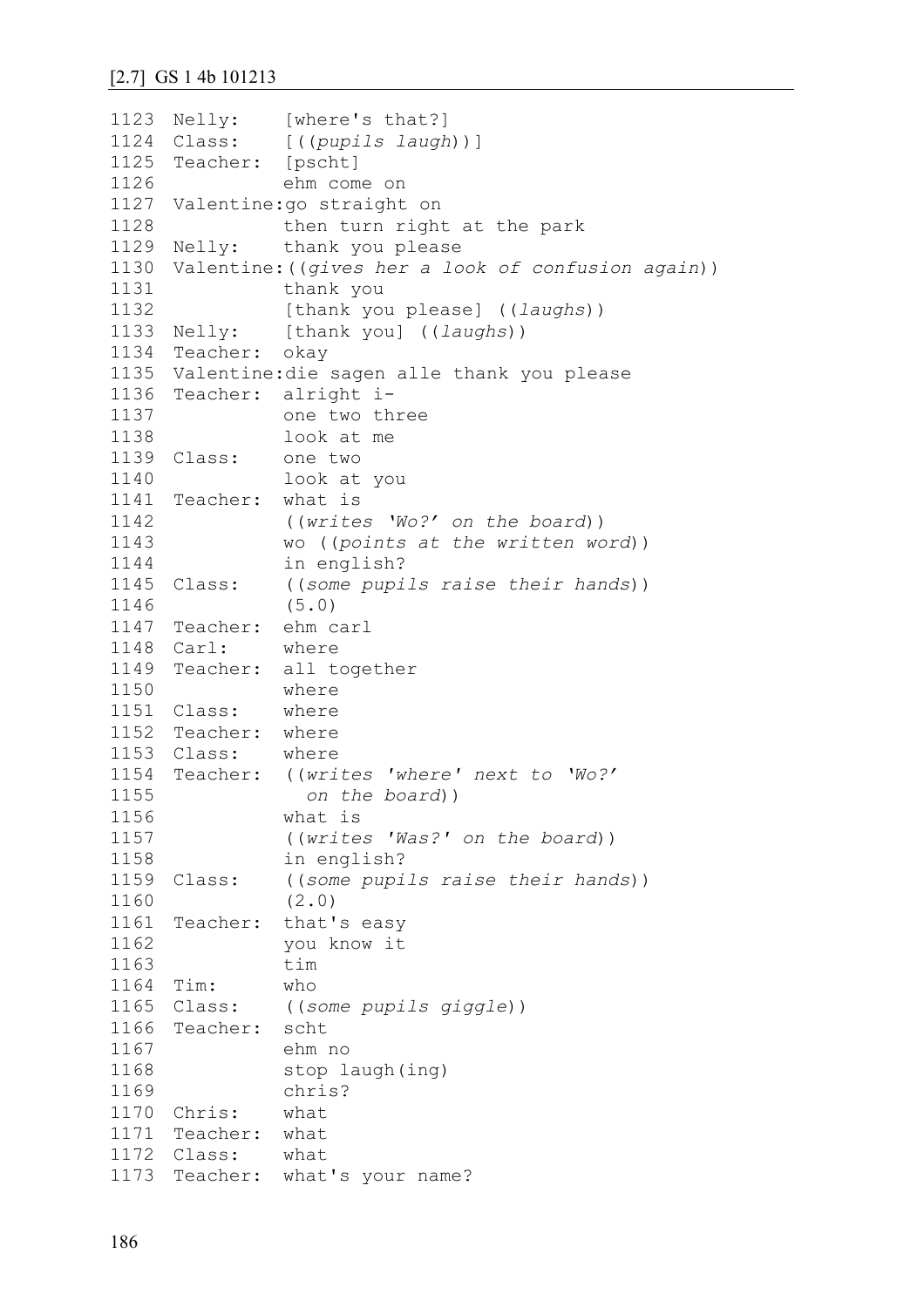```
1174 Class:
1175
Teacher: what's your favourite colour?
1176 Class:
1177
Teacher: what's your telephone number?
1178 Class:
1179
Teacher: ((writes 'what' next to 'Was?' 
1180
1181
1182
1183 Class:
1184
1185
1186
Vince: who 
1187
Teacher: very goo:d 
1188
1189
1190
Class: who who who who who 
1191
1192
1193
1194
Class: where 
1195
Teacher: what 
1196
Class: what 
1197
Teacher: who 
1198
Class: who 
1199
Teacher: ((writes 'Wie?' on the board))
1200
1201
1202
1203
1204
Pupil_x: ah 
1205
1206
Teacher: what is that in english?
1207
1208
Melvin: how?
1209
Teacher: yes 
1210
1211
1212
1213
1214
1215
1216
Class: where 
1217
Teacher: what 
1218
Class: what 
1219
Teacher: who 
1220
Class: who 
1221
Teacher: how (-) are you?
1222 Class:
1223
Teacher: who's your best friend?
1224
Class: who's your best friend?what's your name?
             what's your favourite colour?
              what's your telephone number?
                  on the board)) 
               ((writes 'Wer?' on the board))
               what is wer in english?
               Class: ((some pupils raise their hands))
     Teacher: that's difficult 
               vince
               ((writes 'who' next to 'Wer?' 
                  on the board))
    Teacher: ((points at the words written on the 
                  board and repeats them out loud))
               where 
               ((pupils mumble))
               for example
               <<len> wie alt bist du?>
               <<len> wie geht es dir?>
               ((some pupils raise their hands))
               melvin?
               good 
               ((writes 'how' next to 'Wie?' 
                  on the board))
               ((points at the words on the board
                  and repeats them out loud))
               where 
              how (-) are you?
```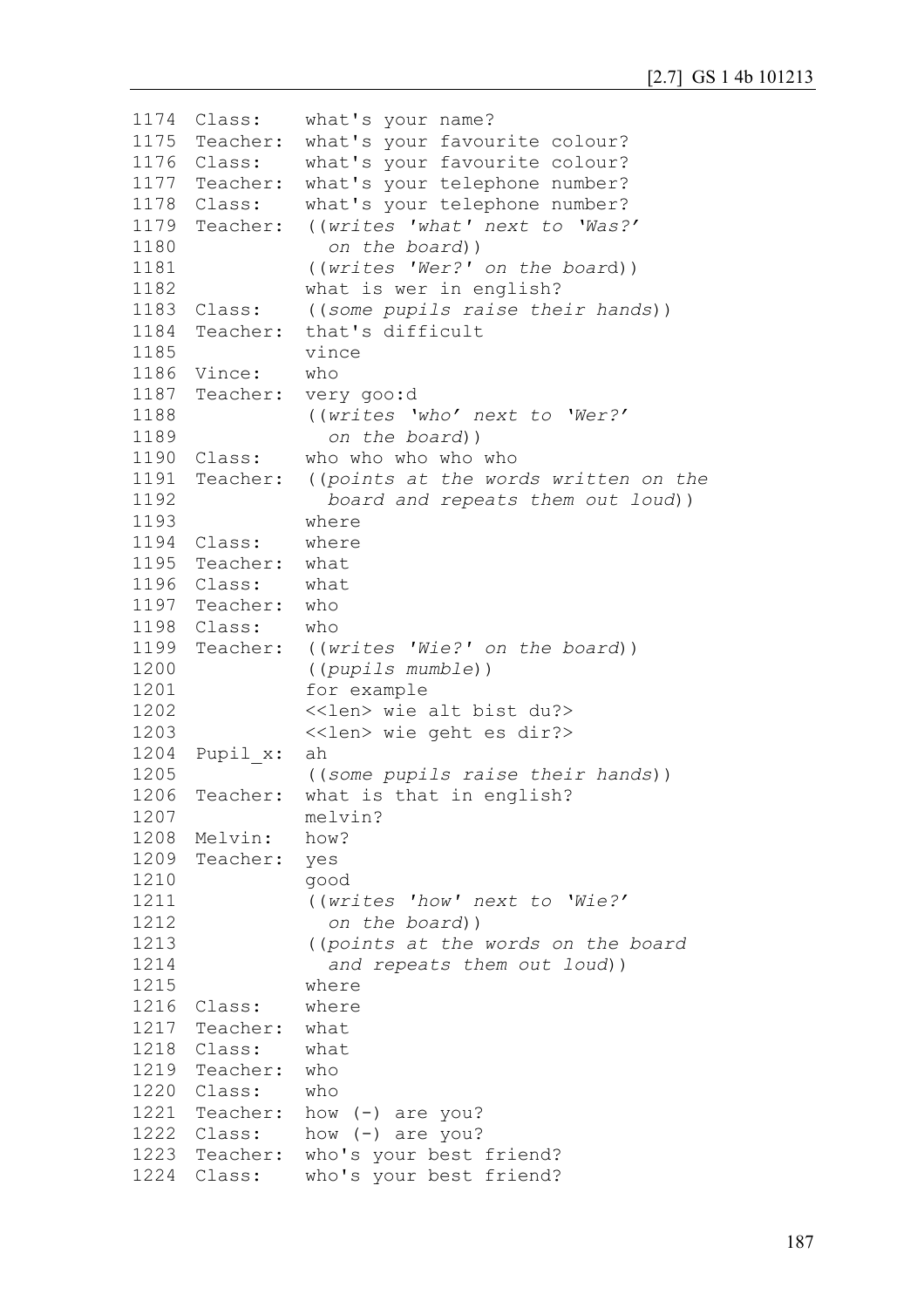| 1225 | Teacher:      | what's your name?                           |
|------|---------------|---------------------------------------------|
| 1226 | Class:        | what's your name?                           |
|      | 1227 Teacher: | where's the swimming pool?                  |
|      | 1228 Class:   | where's the swimming pool?                  |
|      | 1229 Teacher: | okay                                        |
| 1230 |               | then please put away your pupil's book      |
| 1231 |               | and your activity book                      |
| 1232 |               | (2.0)                                       |
| 1233 |               | and let's play                              |
| 1234 |               | the last two or three minutes               |
| 1235 | Class:        | ((pupils put away their school things))     |
| 1236 |               | $((40:26-40:54))$                           |
|      | 1237 Teacher: | carl                                        |
| 1238 |               | please ehm tidy up your table               |
| 1239 |               | blue folder and                             |
| 1240 |               | what's this?                                |
| 1241 |               | ((takes a piece of paper from Carl's        |
| 1242 |               | $desk)$ )                                   |
| 1243 |               | if you don't need it                        |
| 1244 |               | just put it into the bin                    |
| 1245 |               | ((41:05))                                   |
| 1246 |               | ((asks Marvin to come to the front))        |
| 1247 |               | ((41:23))                                   |
| 1248 |               | simon says stand up                         |
| 1249 | Class:        | ((pupils stand up))                         |
| 1250 | Marvin:       | be quiet                                    |
|      | 1251 Class:   | ((pupils are loud))                         |
|      | 1252 Marvin:  | simon says be quiet                         |
|      | 1253 Class:   | ((pupils are quiet))                        |
|      | 1254 Marvin:  | simon says eh dance                         |
|      | 1255 Class:   | ((pupils dance))                            |
|      | 1256 Marvin:  | stop dance                                  |
|      | 1257 Class:   | ((pupils keep on dancing))                  |
| 1258 | Marvin:       | simon says stop dance                       |
| 1259 | Class:        | ((pupils stop dancing))                     |
| 1260 | Marvin:       | simon says (3.0) say hello zu               |
|      | 1261 Teacher: | to                                          |
|      | 1262 Marvin:  | chris-                                      |
| 1263 |               | to chris                                    |
| 1264 | Class:        | hello chris                                 |
| 1265 | Marvin:       | ehm simon says (---) stand up               |
| 1266 | Class:        | ((pupils remain standing))                  |
| 1267 | Marvin:       | simon says ehm sit down                     |
| 1268 | Class:        | ((pupils sit down))                         |
| 1269 | Marvin:       | stand up                                    |
|      | 1270 Class:   | ((pupils stay sitting, except for one boy)) |
|      | 1271 Marvin:  | matt hat gezuckt                            |
| 1272 | Matt:         | ((qiqqles))                                 |
| 1273 | Marvin:       | simon says stand up                         |
|      | 1274 Class:   | ((pupils stand up))                         |
|      | 1275 Marvin:  | ehm simon says say hello to $(--)$ vince    |
|      |               |                                             |